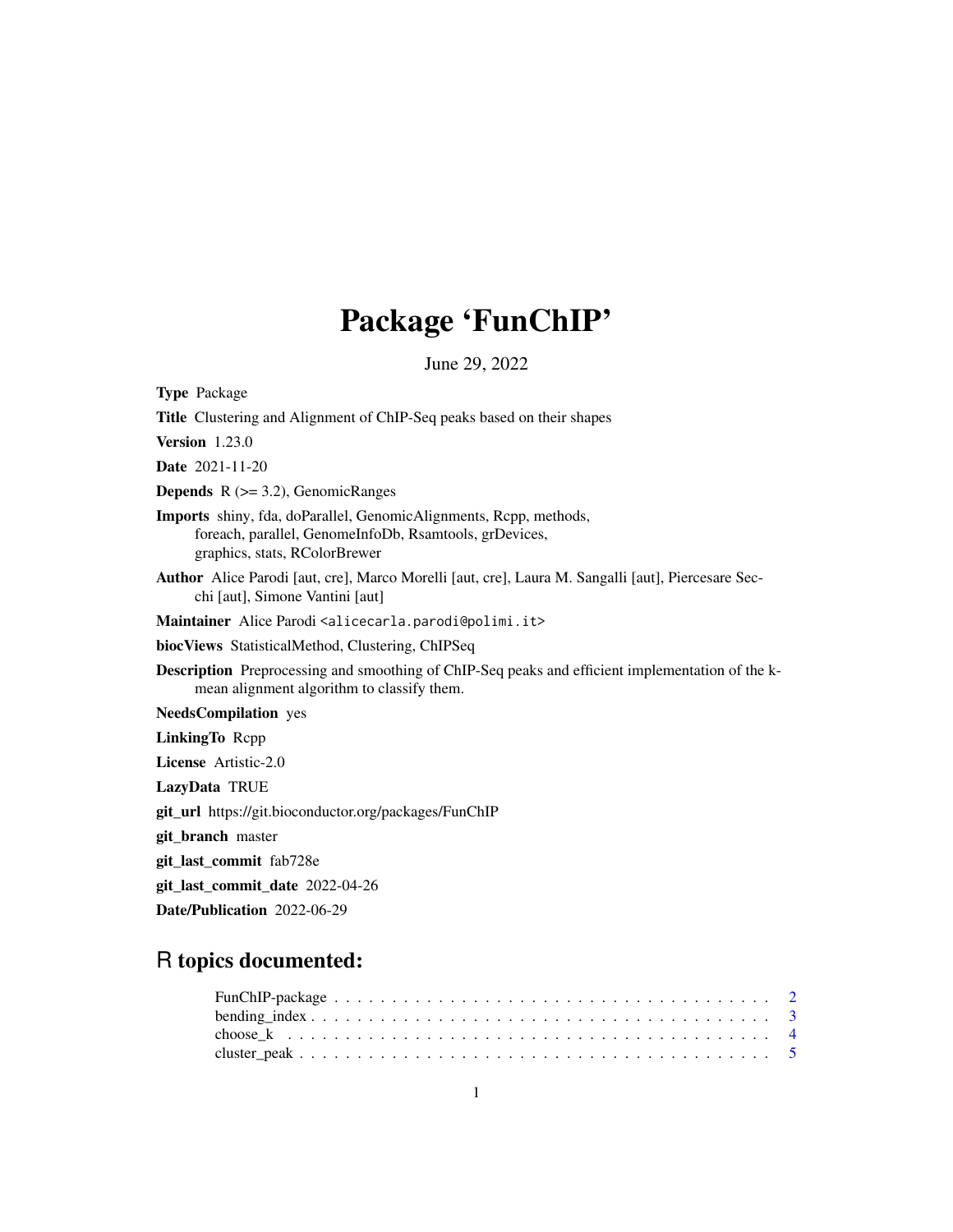### <span id="page-1-0"></span>2 FunChIP-package

| Index | 24 |
|-------|----|

FunChIP-package *Clustering and Alignment of ChIP-Seq peaks based on their shapes*

#### <span id="page-1-1"></span>Description

Efficient implementation of the k-mean alignment algorithm to classify spline-smoothed ChIP-Seq peaks.

#### Details

| Package: | FunChIP    |
|----------|------------|
| Type:    | Package    |
| Version: | 0.99.4     |
| Date:    | 2016-07-07 |
| License: | $GPI - 3$  |

#### Author(s)

Alice Parodi, Marco J. Morelli, Laura M. Sangalli, Piercesare Secchi, Simone Vantini

#### References

Sangalli, L.M., Secchi, P., Vantini, S., Vitelli, V., 2010. *"K-mean alignment for curve clustering"*. Computational Statistics and Data Analysis, 54, 1219-1233.

#### See Also

[pileup\\_peak,](#page-14-1) [smooth\\_peak,](#page-19-1) [summit\\_peak,](#page-22-1) [distance\\_peak,](#page-9-1) [cluster\\_peak,](#page-4-1) [choose\\_k,](#page-3-1) [plot\\_peak](#page-15-1)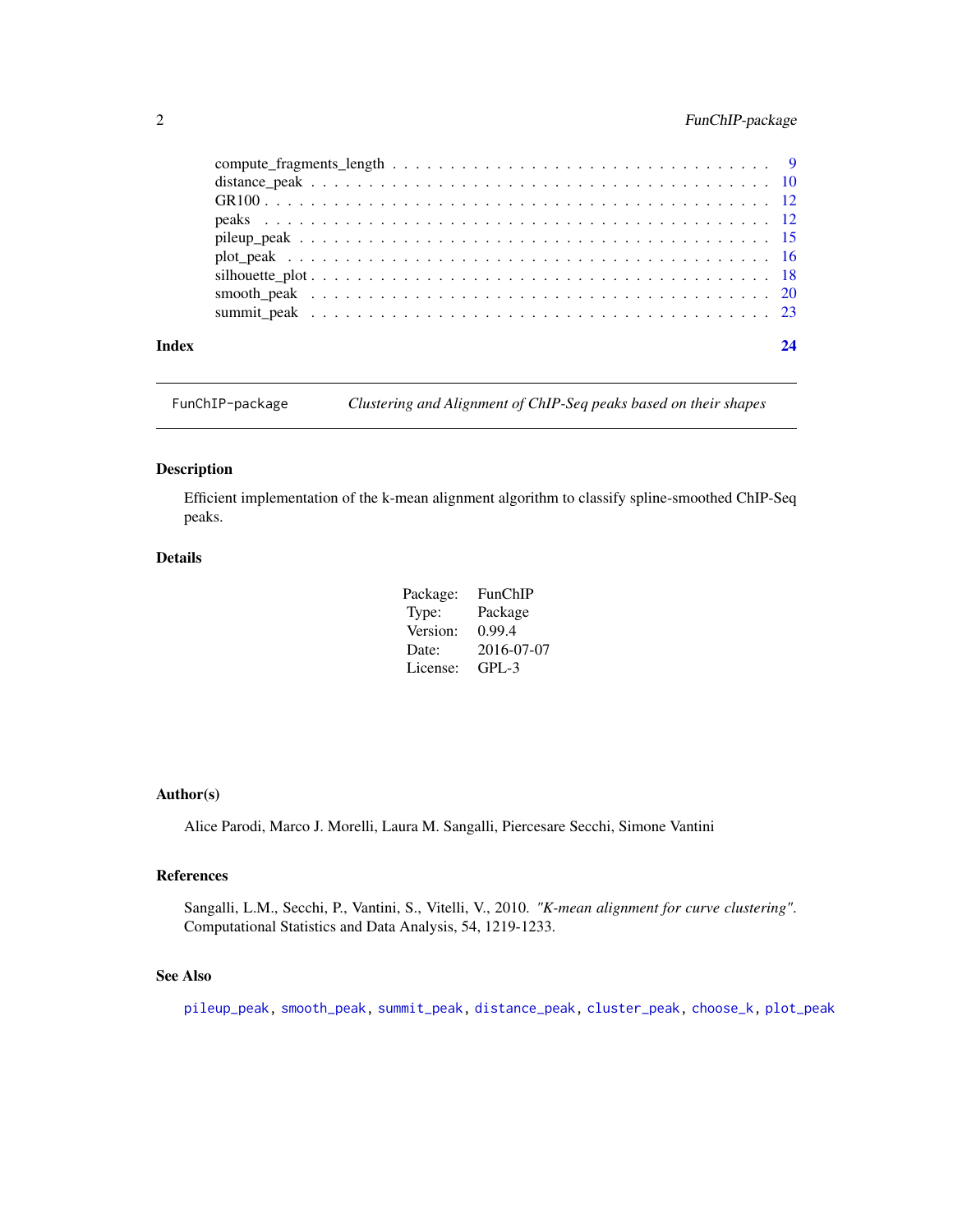<span id="page-2-0"></span>

#### Description

Given a [GRanges](#page-0-0) object with metadata columns related to the classification performed with the cluster peak method, this function quantifies the elbow rule. See Details for a short presentation of the method and the Vignette of the package for a complete defintion of the index.

#### Usage

bending\_index(object, plot.graph.k = FALSE)

#### Arguments

| object | GRanges object. It must contain the metadata columns associated to the clas-      |
|--------|-----------------------------------------------------------------------------------|
|        | sification to be analyzed. Specifically it must contain the cluster_NOshift       |
|        | metadata (and the correspondent set of distances distance_NOshift) if the         |
|        | user wants to compute the bending index for the non aligned peaks and/or the      |
|        | cluster_shift metadata (and the correspondent set of distances distance_shift)    |
|        | if the user wants to compute the bending index for the classification with align- |
|        | ment.                                                                             |
|        |                                                                                   |

plot.graph.k logical. If TRUE the graph of the global distance between the data and corresponding center of the cluster, varying the number of clusters is plotted. Distances are normalized with the total number of peaks  $n$ . These are the distances uesd to compute the bending index, as presented in Details. If object contains both the results with and without the classification, two lines are drown to show, beside the variation of the distance with an increase of  $k$ , also the decrease of the global distance introduced by the alignment procedure. If a single classification is stored in the object, only one line is drawn. Default is FALSE.

#### Details

This function consists of the computation for each feasible value of k (from 2 to K ??? 1, with K the maximum number of clusters) of an index that quantifies the magnitude of the elbow. As higher is this index, as the correspondent value of k is meaningful. Specifically it is computed as the distance of the point in k of the global distance function (normalized with the maximum value it assumes) from the line passing by the point in k  $??$ ? 1 and in k + 1. For further details, see the Vignette.

#### Value

The function returns

- a data.frame (or a list with two data.frames, in case of object with classification with and without alignment) containing the bending index for different values of the parameter  $k$ .
- if plot.graph.k = TRUE the graphical representation of the distances (normalized with the total number of peaks  $n$ ), varying the classification type and the number of clusters.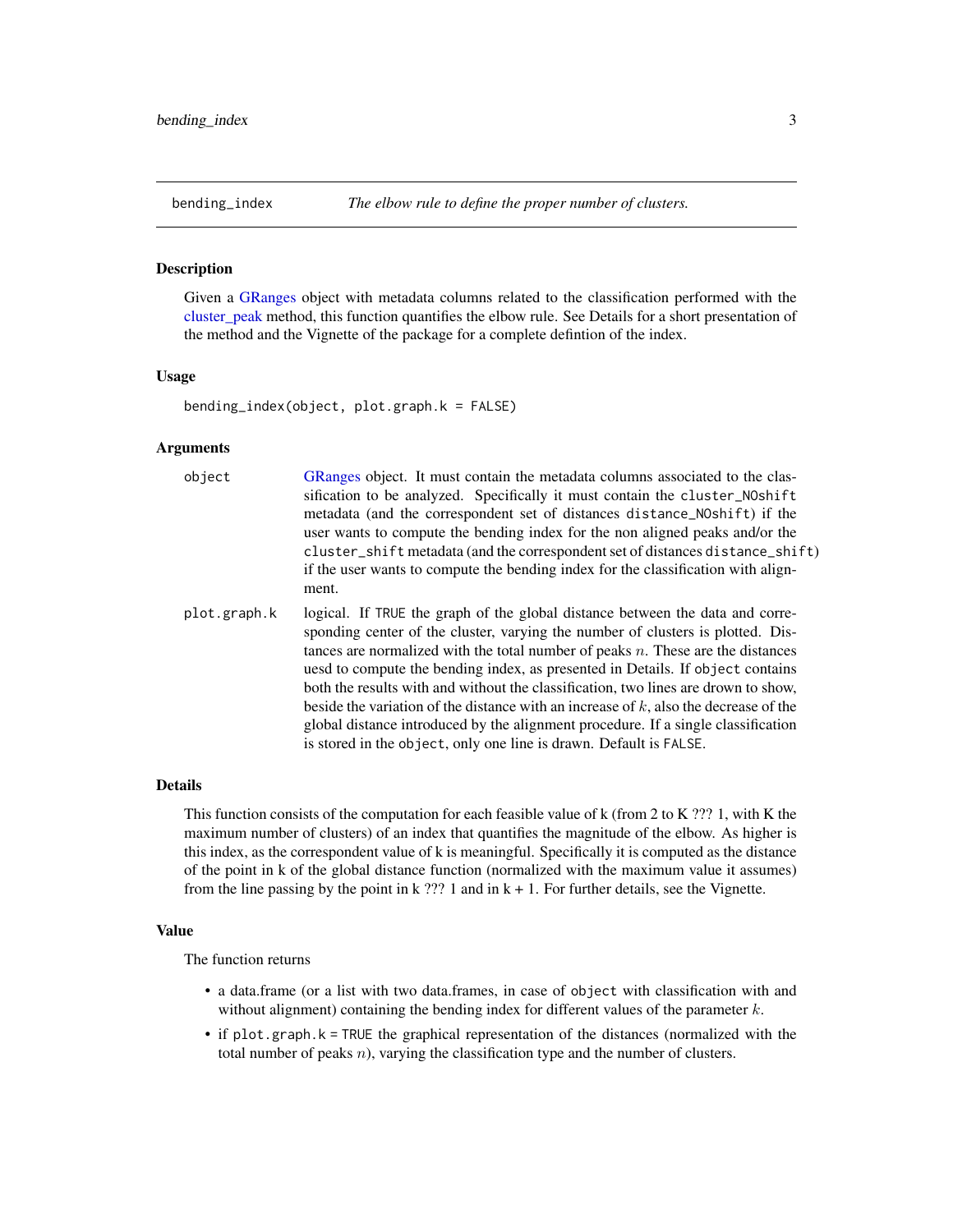#### <span id="page-3-0"></span>Author(s)

Alice Parodi, Marco J. Morelli, Laura M. Sangalli, Piercesare Secchi, Simone Vantini

#### Examples

```
# load the data
data(peaks)
# compute the bending index
index <- bending_index(peaks.data.cluster, plot.graph.k = FALSE)
# from the analysis of this results, a choice of k=3 for
# the classification with shift and k=2 for the classification
# without shift is suggested.
```
choose\_k *Choice of the final classification of peaks*

#### <span id="page-3-1"></span>Description

Selection of the final classification of the peaks, given the desired number of clusters and the presence or absence of the alignment procedure chosen. This choice is usually driven by the graph returned by [cluster\\_peak.](#page-4-1)

#### Usage

```
## S4 method for signature 'GRanges'
choose_k(objject, k = NULL, shift.peak = NULL, cleaning = TRUE)
```
#### Arguments

| object     | GRanges object. It must contain the metadata columns associated to the chosen<br>classification. Further details are provided in shift.peak.                                                                                                                                                                                     |
|------------|----------------------------------------------------------------------------------------------------------------------------------------------------------------------------------------------------------------------------------------------------------------------------------------------------------------------------------|
| k          | integer. Number of chosen clusters.                                                                                                                                                                                                                                                                                              |
| shift.peak | logical. If TRUE, the clustering with alignment is chosen, if FALSE, the clas-<br>sification without alignment is selected. If shift.peak = TRUE, object must<br>contain the metadata columns labels_shift, coef_shift, dist_shift; if<br>shift.peak = FALSE it must contain the columns labels_NOshift and dist_NOshift.        |
| cleaning   | logical. If TRUE, all metadata columns generated by FunChIP on the GRanges<br>object are removed, and one new column containing the classification result is<br>added: cluster. If FALSE, the metadata columns generated by FunChIP are<br>kept. Default is TRUE. See Value for further details on the metadata column<br>added. |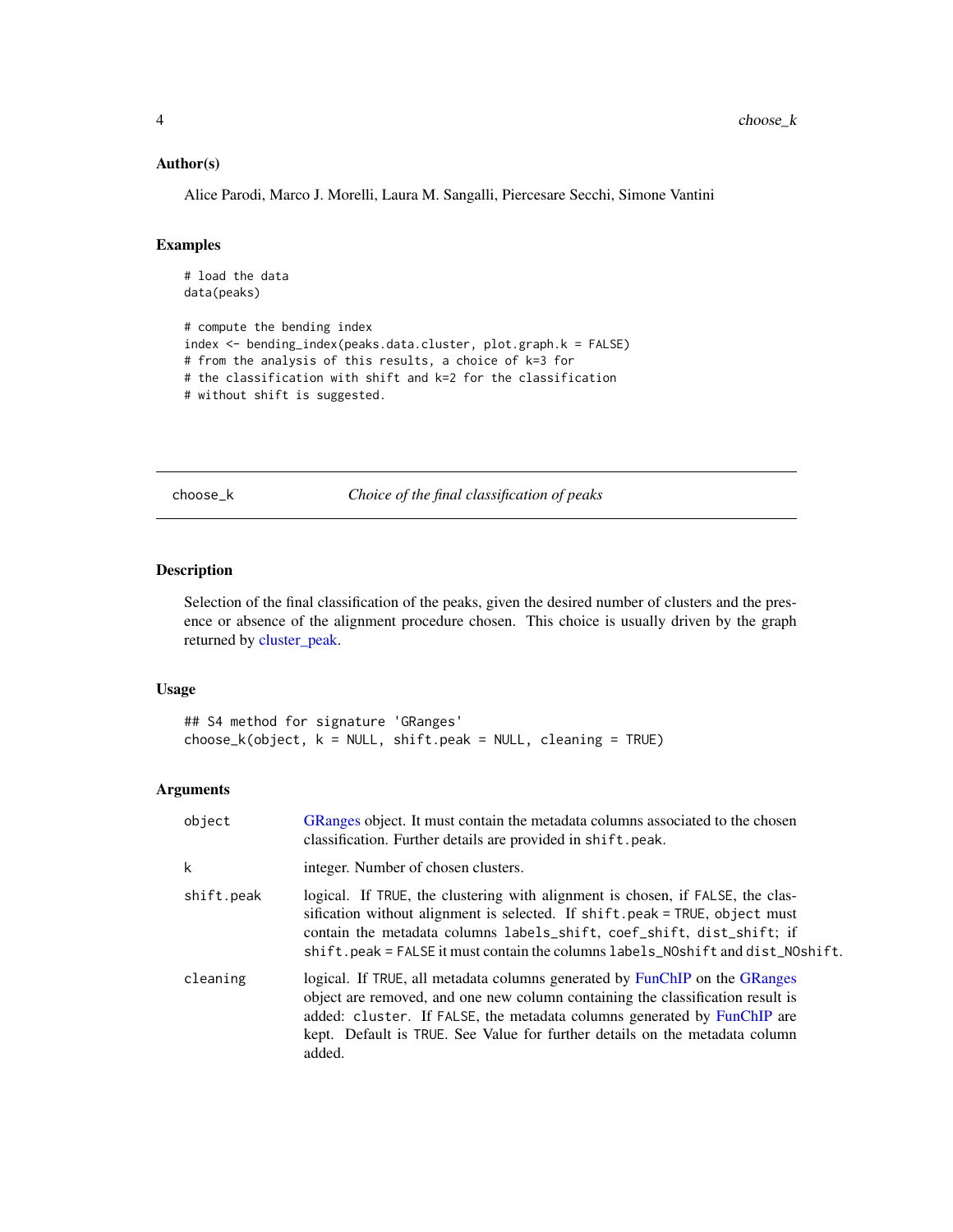#### <span id="page-4-0"></span>cluster\_peak 5

#### Details

The choice of the optimal number of clusters and the presence of alignment can be guided by the graph plotted in the [cluster\\_peak](#page-4-1) method. In particular, for the optimal number of clusters  $k$  the distance significantly decreases with respect to the lower values of  $k$ , and negligibly increases with respect to higher values of  $k$  (elbow in the line). The introduction of the alignment leads to better clustering of the data if if the global distance is significantly lowered. registration.

#### Value

if cleaning  $=$  FALSE, the [GRanges](#page-0-0) object with a new metadata column:

• cluster integer. The label correspondent to the classification chosen

If cleaning = TRUE, all the metadata columns added through all the analysis are removed and object is returned with just the metadata column cluster

#### Author(s)

Alice Parodi, Marco J. Morelli, Laura M. Sangalli, Piercesare Secchi, Simone Vantini

#### See Also

[cluster\\_peak](#page-4-1)

#### Examples

```
# load the data
data(peaks)
# k = 3 clusters with the alignment
# with integer shifts are chosen
peaks.classified <- choose_k(peaks.data.cluster, k = 3,
shift.peak = TRUE, cleaning = FALSE)
```
cluster\_peak *Clustering the peaks with the k-mean alignment algorithm*

#### <span id="page-4-1"></span>Description

It classifies and aligns the peaks stored in the [GRanges](#page-0-0) object. The method applies the k-mean alignment algorithm with shift of the peaks and distance based on the convex combination of the  $L^p$  distances between the spline-smoothed peaks and their derivatives. The order p can be one of 1, 2 and  $\infty$ .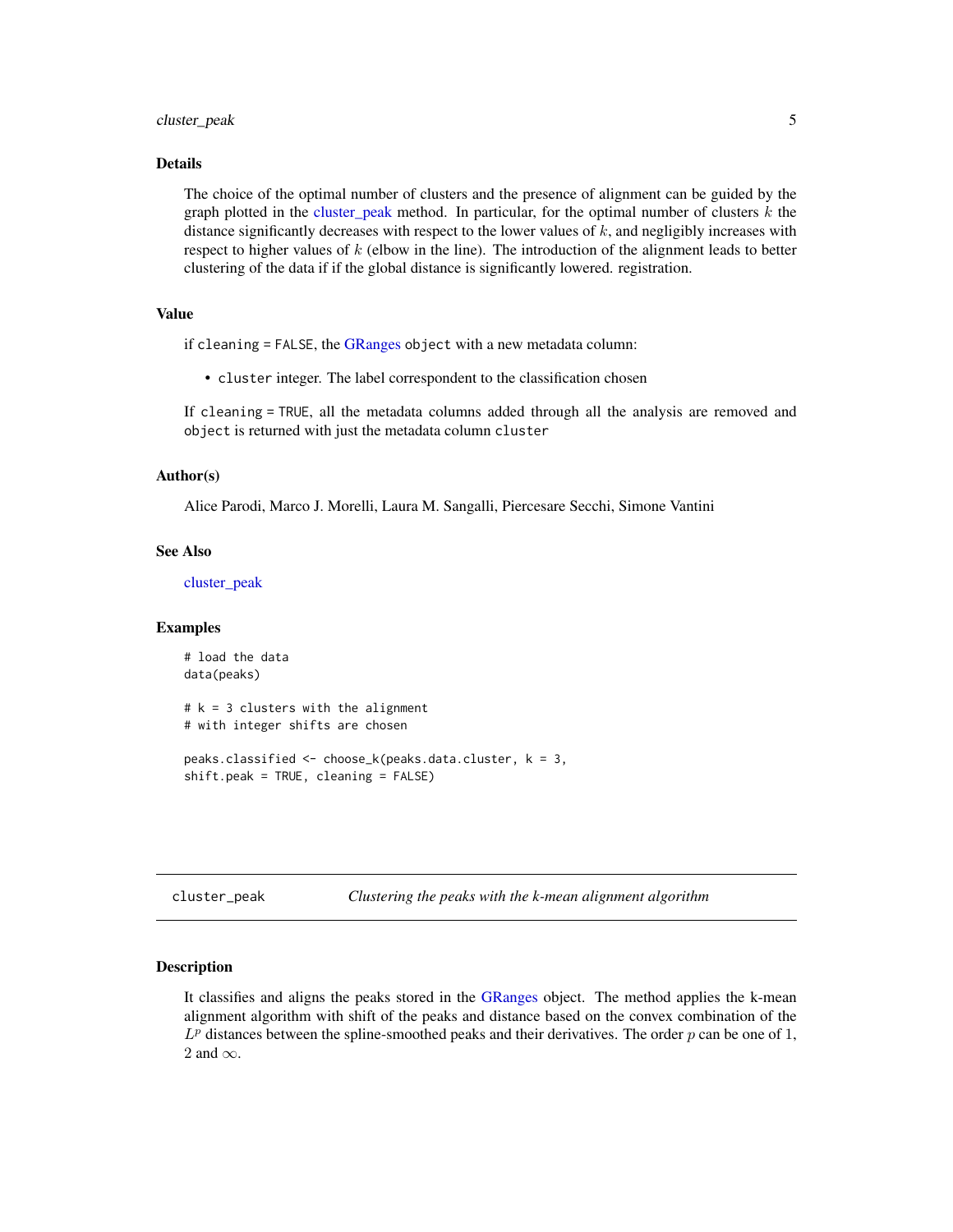```
## S4 method for signature 'GRanges'
cluster_peak(object, parallel = FALSE, num.cores = NULL,
    n.clust = NULL, seeds = NULL, shift.peak = NULL, weight = NULL,
    subsample.weight = 100, alpha = 1, p = 1, t.max = 0.5,
    plot.graph.k = TRUE, verbose = TRUE, rescale = FALSE )
```
#### Arguments

| object     | GRanges object of length $N$ . It must contain the metadata columns spline,<br>spline_der, width_spline, computed by smooth_peak.                                                                                                                                                                                                                                                                                                                                                                                                                                                                                                                                                                                                                                                         |
|------------|-------------------------------------------------------------------------------------------------------------------------------------------------------------------------------------------------------------------------------------------------------------------------------------------------------------------------------------------------------------------------------------------------------------------------------------------------------------------------------------------------------------------------------------------------------------------------------------------------------------------------------------------------------------------------------------------------------------------------------------------------------------------------------------------|
| parallel   | logical. If TRUE, the clustering for different values of the parameter $k$ in n. clust<br>are run in parallel. Default is FALSE.                                                                                                                                                                                                                                                                                                                                                                                                                                                                                                                                                                                                                                                          |
| num.cores  | integer. If parallel is TRUE, it indicates the number of cores used in the paral-<br>lelization. If NULL (default), the number of cores is automatically identified.                                                                                                                                                                                                                                                                                                                                                                                                                                                                                                                                                                                                                      |
| n.clust    | integer vector (or scalar). Number of clusters in which the data set is divided<br>(possibly one, if n. clust is a scalar). For each value of the vector, the cpp<br>function kmean_function is called.                                                                                                                                                                                                                                                                                                                                                                                                                                                                                                                                                                                   |
| seeds      | vector. Indices of the initial centers of the clusters, needed to initialize the k-<br>mean procedure. The k-mean alignment, like all the k-mean-like algorithms, is<br>dependent on the choice of the initial centers of the clusters, and each initial-<br>ization of the seeds can generate slightly different results. The values must be<br>included in $1, \ldots, N$ . The length of the vector must be equal to the maximum<br>number of clusters analyzed (max(n.clust)), otherwise it is truncated to this<br>value, or the missing values are randomly generated. If NULL (default), the seeds<br>are detected as the most central values (i.e. peaks with minimum distance from<br>the others) of the set of peaks. If seeds='random', the centers are randomly<br>generated. |
| shift.peak | logical. It indicates whether the alignment via a translation of the abscissae is<br>performed (shift.peak = TRUE) or not (shift.peak = FALSE). If no value is<br>provided (shift.peak = NULL, default), both analyses are performed.                                                                                                                                                                                                                                                                                                                                                                                                                                                                                                                                                     |
| weight     | real. Weight $w$ of the distance function (see Details for the definitions of the<br>distance function), needed to make the distance between splines and derivatives<br>comparable. If no value is provided (default is NULL), it is computed as the<br>median of the ratio between the pairwise distances of the data $(d_0(i, j))$ and of<br>the derivatives $(d_1(i, j))$<br>$w = \text{median} \frac{d_0(i,j)}{d_1(i,j)}$                                                                                                                                                                                                                                                                                                                                                             |

with 
$$
i, j = 1 : \ldots N
$$
.

subsample.weight

integer value. Number of data points used to define the weight, if not assigned. Using all the peaks to define the weight can be computationally expensive and therefore a subsampling is suggested. If subsample.weight=NULL all the data will be used. Default is 100, which is a reasonable trade off between running time and reliability of the estimation.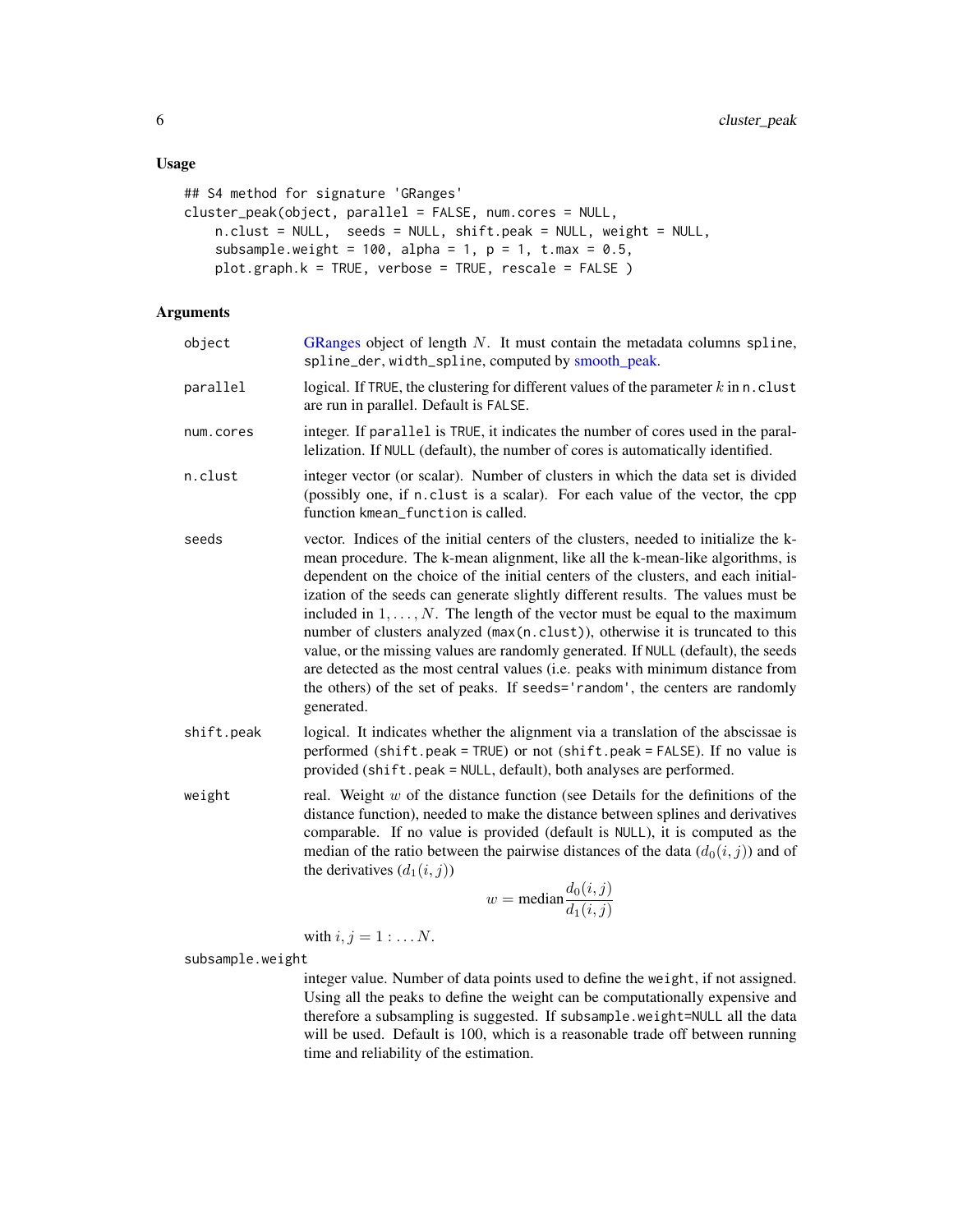<span id="page-6-0"></span>

| alpha        | real value between 0 and 1. Value of the convex weight $\alpha$ of the distance to<br>balance the distance between data and derivatives. See details for the definition.<br>Default is 1.                                                                                                                                                                               |
|--------------|-------------------------------------------------------------------------------------------------------------------------------------------------------------------------------------------------------------------------------------------------------------------------------------------------------------------------------------------------------------------------|
| p            | integer value in $\{0, 1, 2\}$ . Order of the $L^p$ distance used. In particular $p = 0$<br>stands for the $L^{\infty}$ distance, p = 1 for $L^{1}$ and p = 2 for $L^{2}$                                                                                                                                                                                               |
| t.max        | real value. It tunes the maximum shift allowed. In particular the maximum shift<br>at each iteration is computed as                                                                                                                                                                                                                                                     |
|              | $max\_shift = t.max * range(object)$                                                                                                                                                                                                                                                                                                                                    |
|              | and the optimum registration coefficient will be identified between - max_shift<br>and $+$ max_shift. range(object) is the maximum amplitude of the peaks. De-<br>fault is 0.5.                                                                                                                                                                                         |
| plot.graph.k | logical. If TRUE the graph of the average distance between the data and cor-<br>responding center of the cluster, varying the number of clusters is plotted. If<br>align=NULL, both the analysis with and without alignment are performed, two<br>lines are drown to show the decrease of the global distance introduced by the<br>alignment procedure. Default is TRUE |
| verbose      | logical. If TRUE, some parameters of the algorithm and the progress of the it-<br>erations are shown, if FALSE no information is provided. Default is TRUE, but<br>consider to set the parameter to FALSE in case of parallel runs, to avoid the over-<br>lap of their outputs.                                                                                         |
| rescale      | logical. If TRUE clustering is performed on <i>scaled peaks</i> . For the definition of<br>scaled peaks see smooth_peak.                                                                                                                                                                                                                                                |

#### Details

See [Sangalli et al., 2010] and the package vignette for the complete description of the algorithm. The algorithm is completely defined once we fix the family of the warping function for the alignment and the distance function. In this function we focus only on the specific case of

• warping functions: shifts with integer coefficients

$$
h(t) = t + c,
$$

with  $c$  an integer value;

• distance: convex combination of the  $L^p$  distance between data and derivatives. The distance between  $f$  and  $g$  is

$$
d(f,g) = (1 - \alpha) \|f - g\|_p + \alpha w \|f' - g'\|_p
$$

The choice of  $\|\cdot\|_p$  corresponds to the value of p in input. In particular p = 0 stands for  $\|\cdot\|_{L^{\infty}}$ ,  $p = 1$  for  $|| \cdot ||_{L^1}$  and  $p = 2$  for  $|| \cdot ||_{L^2}$ 

#### Value

the [GRanges](#page-0-0) object with new metadata columns:

• if align is TRUE or NULL, i.e. the clustering with alignment is performed the following metadata columns are added: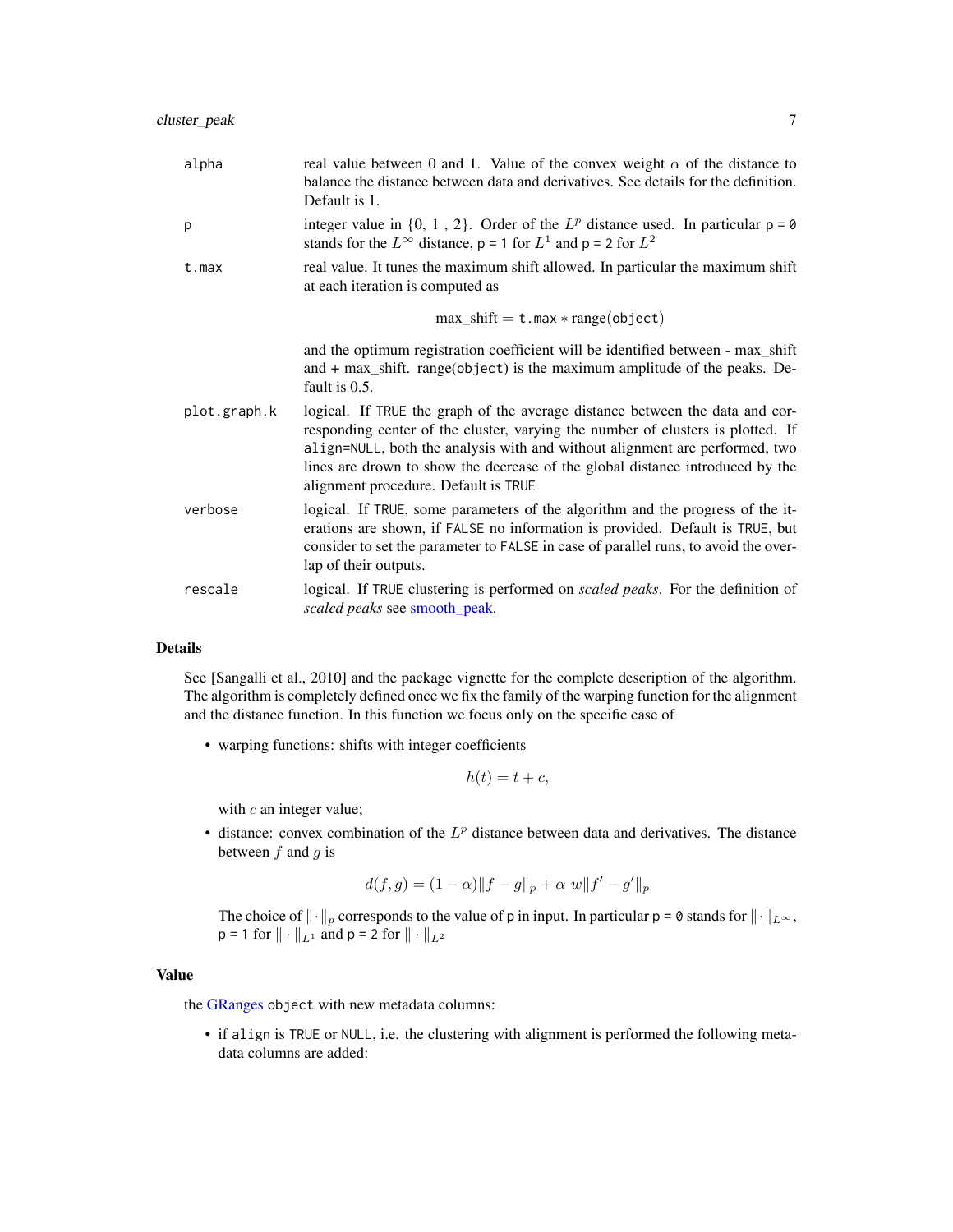- <span id="page-7-0"></span>– cluster\_shift: for each peak, a vector of length equal to the maximum number of chosen clusters, containing at each position k the label of the cluster the peak is assigned to, when the total number of clusters is  $k$  and alignment is performed during the clustering. If  $k$  is not present in the n.clust vector, the corresponding value is NA.
- coef\_shift: for each peak, a vector of length equal to the maximum number of chosen clusters, containing at each position  $k$  the shift coefficient assigned to the peak, when the total number of clusters is k and alignment is performed during clustering. If k is not present in the vector n.clust the corresponding value is NA.
- dist\_shift: for each peak, a vector of length equal to the maximum number of chosen clusters, containing at each position  $k$  the distance of the specific peak from the corresponding center of the cluster, when the total number of clusters is  $k$  and alignment is performed during clustering. If  $k$  is not present in the vector n.clust the corresponding value is NA.
- if shift.peak is FALSE or NULL, i.e. clustering is performed without alignment, the following metadata columns are added:
	- cluster\_NOshift: for each peak, a vector of length equal to the maximum number of chosen clusters, containing at each position  $k$  the label of the cluster the peak is assigned to, when the total number of clusters is  $k$  and no alignment is performed during clustering. If  $k$  is not present in the vector n.clust the corresponding value is NA.
	- dist\_NOshift: for each peak, vector of length equal to the maximum number of chosen cluster, containing at each position  $k$  the distance of the peak from the corresponding center of the cluster, when the total number of clusters is  $k$  and no alignment is performed during clustering. If k is not present in the vector n. clust the corresponding value is NA.

#### Author(s)

Alice Parodi, Marco J. Morelli, Laura M. Sangalli, Piercesare Secchi, Simone Vantini

#### References

Sangalli, L. M., Secchi, P., Vantini, S. and Vitelli, V., 2010. K-mean alignment for curve clustering. Computational Statistics and Data Analysis, 54 1219 - 1233.

#### See Also

[choose\\_k](#page-3-1)

#### Examples

```
# load the data
data(peaks)
```
- # cluster and align the data as a
- # function of the
- # number of cluster (from 1 to 5)
- # with and without alignment.
- # The automathically generated plot
- # can be used to detect the
- # optimal number of clusters and the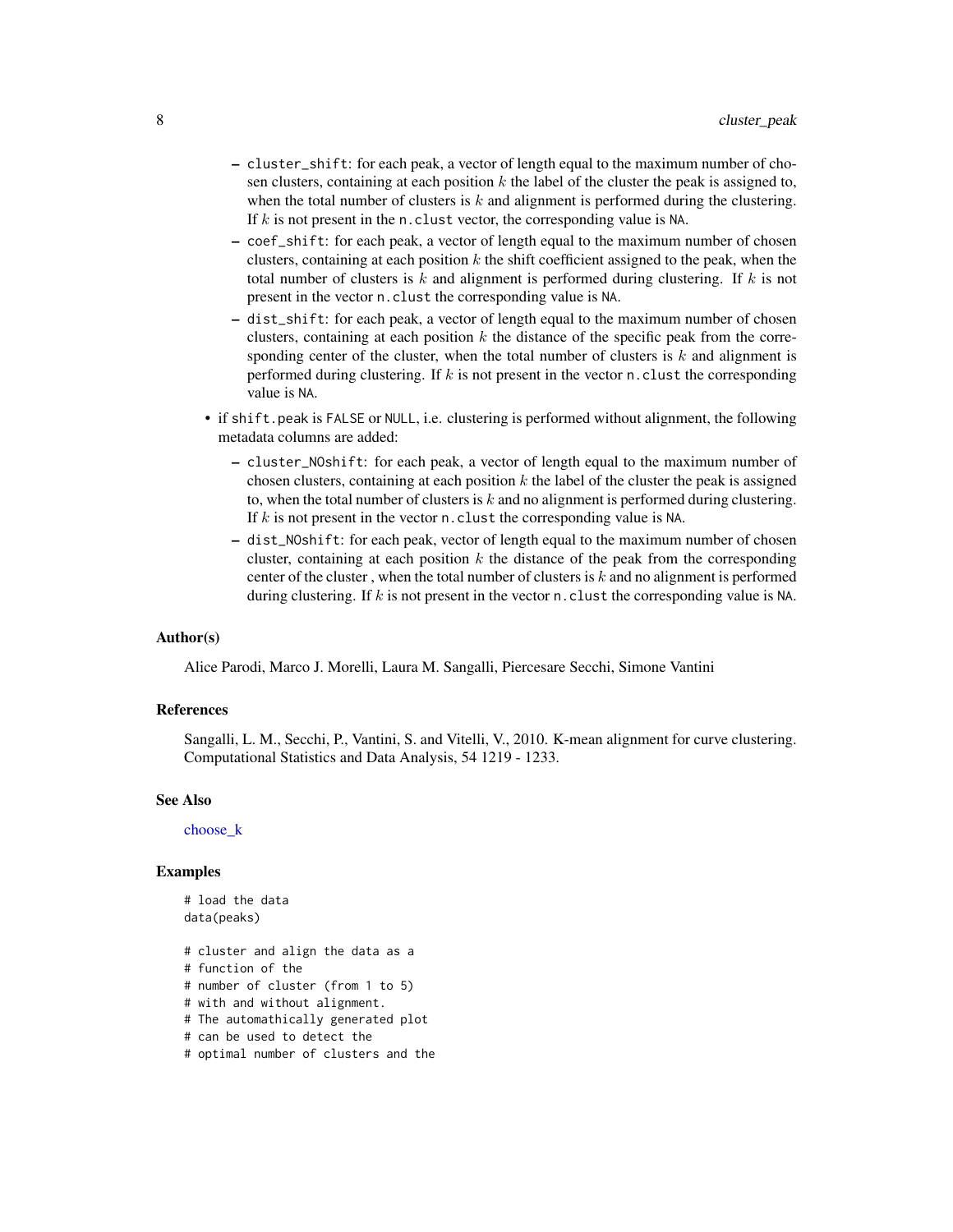```
# classification method to be used
# (with or without alignment)
clustered_peaks <- cluster_peak ( peaks.data.summit, parallel = FALSE ,
                                  n.clust = 1:5, shift.peak = NULL,
                                  weight = 1, alpha = 1, p = 2,
                                  plot.graph.k = TRUE, verbose = TRUE )
```
<span id="page-8-1"></span>compute\_fragments\_length

*Computing the length of the fragments in the .bam file.*

#### Description

Given a .bam file and [GRanges](#page-0-0) object, it computes the positive and negative coverage for each [GRanges](#page-0-0) element, estimates the distance between positive and negative peaks, and finally the fragment length d, i.e. the sum of the length of the reads and the distance between positive and negative peaks. See Details and the package vignette for the description of the method.

#### Usage

```
compute_fragments_length(object, bamf, min.d = 0, max.d = 200)
```
#### Arguments

| object | GRanges object of length $N$ .                                                                                         |
|--------|------------------------------------------------------------------------------------------------------------------------|
| bamf   | Path to the bam file used to compute the coverage function. The associated<br>bam.bai index file must also be present. |
| min.d  | integer. Minimum value for the distance between positive and negative peaks.<br>Default is 0.                          |
| max.d  | integer. Maximum value for the distance between positive and negative peaks.<br>Default is 200.                        |

#### Details

Given a set of  $n = 1, \ldots N$  regions, characterized by their positive and negative coverages, the function computes the distance between the positive peak  $f_{n+}$  and the negative peak, shifted by  $\delta$  $f_{n-}^{\delta}$ :

$$
D(f_{n+}, f_{n-}^{\delta}) = \frac{\|f_{n+} - f_{n-}^{\delta}\|_{L^2}^2}{\text{width}(\text{union}(f_{n+}, f_{n-}^{\delta}))}
$$

The function computes the  $d_{pn}$  minimizing the distance between postive and negative peaks

$$
d_{pn} = \text{argmin}_{\delta \in [\text{min.d,max.d}]} \sum_{n=1}^N D(f_{n+}, f_{n-}^{\delta})
$$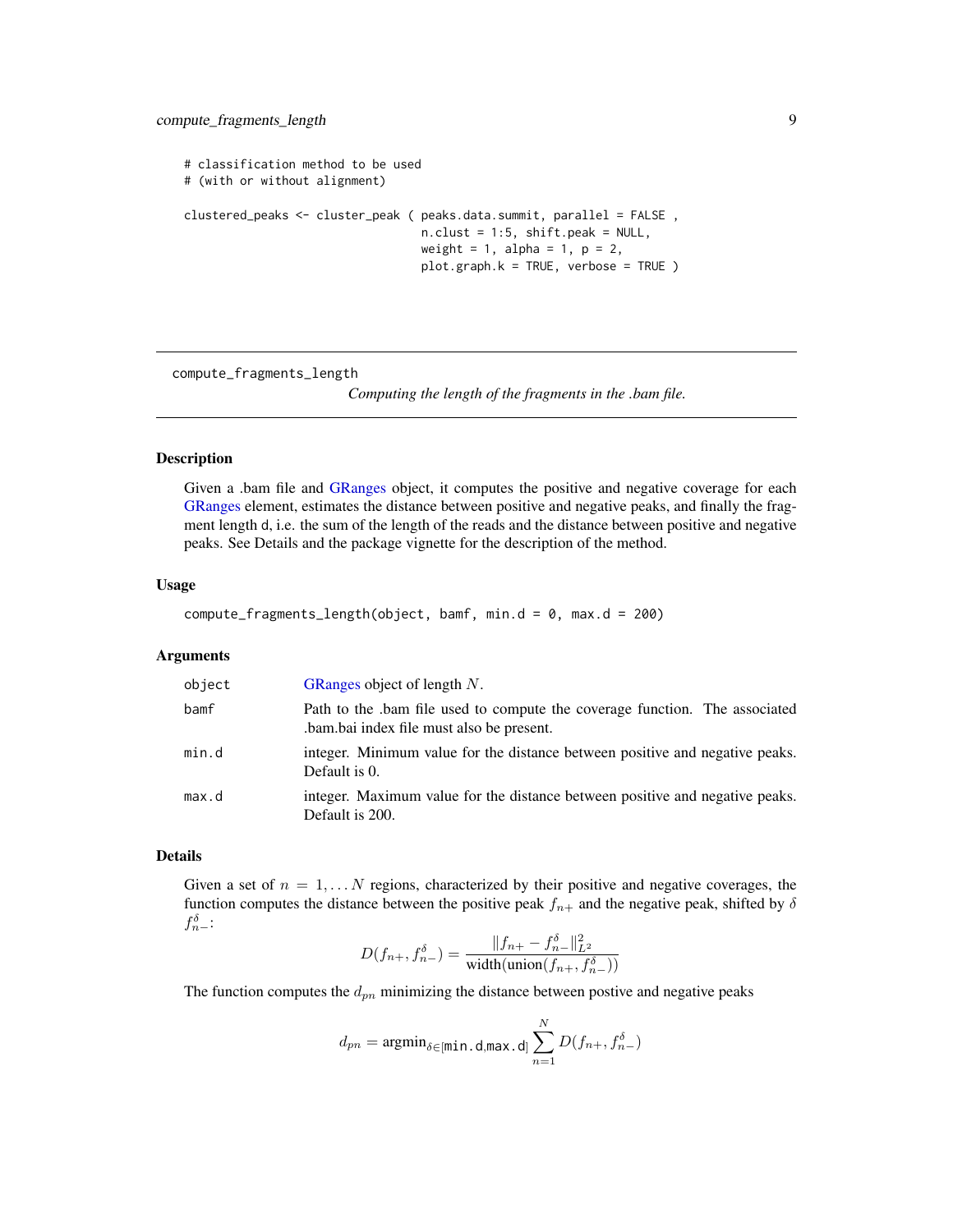The function returns both the plot of the global distance vs the fragment length  $d = d_{pn} + r$ , where  $r$  is the length of the reads, and the optimum value for  $d$ .  $r$  is also estimated from the .bam file as the average of the read lengths.

#### Value

optimum value of the parameter  $d$ , to be used in the [pileup\\_peak](#page-14-1) method.

#### Author(s)

Alice Parodi, Marco J. Morelli, Laura M. Sangalli, Piercesare Secchi, Simone Vantini

#### Examples

```
# load the data
# GRanges object
data(GR100)
# import the .bam file
bamf <- system.file("extdata", "test.bam", package="FunChIP",
                      mustWork=TRUE)
# compute the estimated fragment length
d \leq compute_fragments_length(GR[1:10], bamf, min.d = 0, max.d = 200)
```
<span id="page-9-1"></span>distance\_peak *Computing distance matrices among spline-smoothed peaks and among their derivatives.*

#### Description

Given a metric ( $L^1$ ,  $L^2$  or  $L^{\infty}$ ), it computes the pairwise distance among the spline approximation of the peaks and among their derivatives. If summit is provided, peaks are centered around the summit to compute the distances.

#### Usage

```
distance_peak(object, p = 1, rescale = FALSE)
```
#### Arguments

| object  | GRanges object of length $N$ . It has to contain the metadata columns spline,<br>spline_der, width_spline.                                                                     |
|---------|--------------------------------------------------------------------------------------------------------------------------------------------------------------------------------|
| p       | integer. It must assume values in $\{0, 1, 2\}$ . They correspond respectively to<br>the $L^{\infty}$ , $L^{1}$ and $L^{2}$ norm. See details for the definition of the norms. |
| rescale | logical. If TRUE the distance among <i>scaled peaks</i> is computed. For the definition<br>of <i>scaled peaks</i> see <b>smooth</b> peak.                                      |

<span id="page-9-0"></span>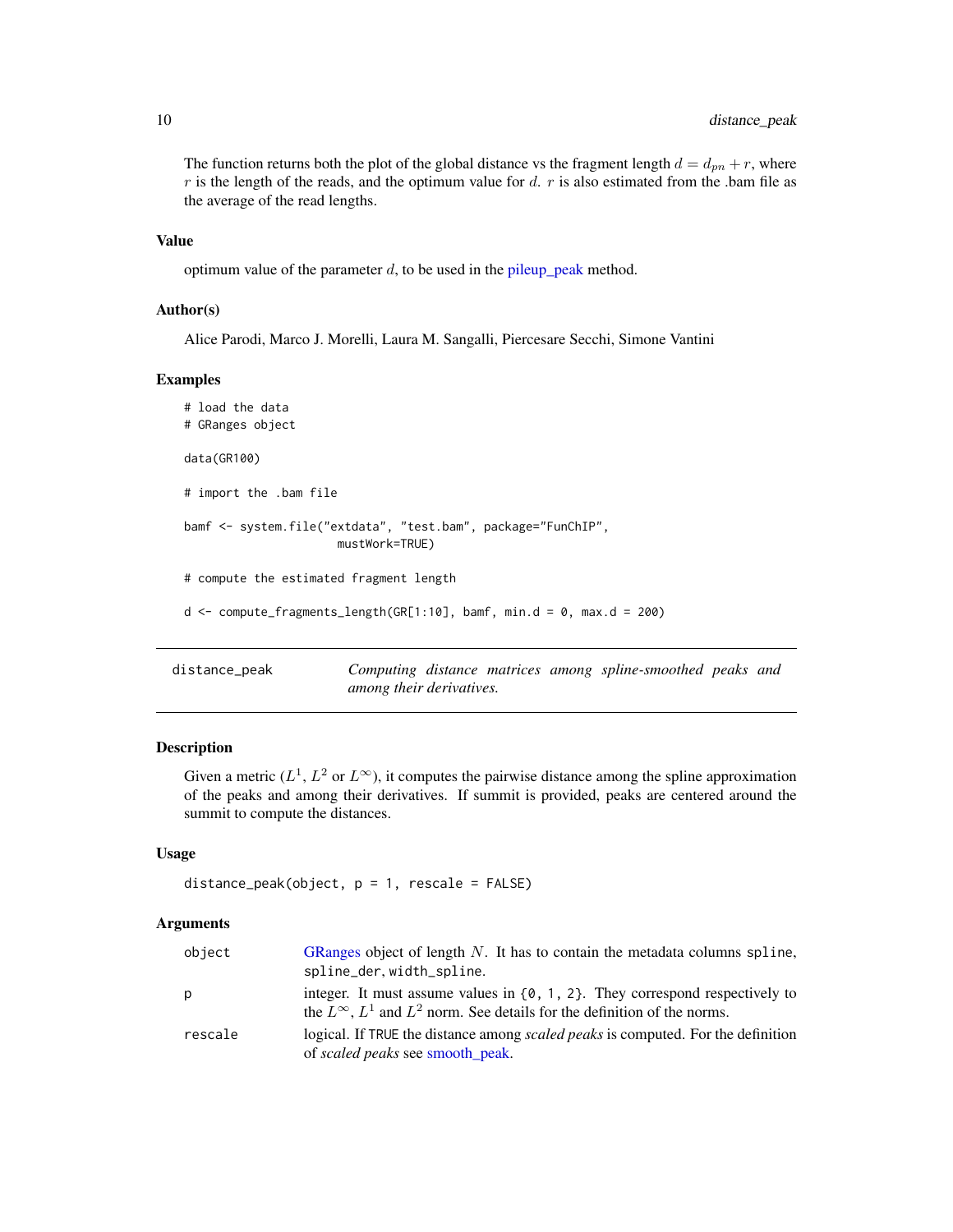#### distance\_peak 11

#### Details

.

This function computes the pairwise distance of a set of  $N$  peaks. Given the spline-smoothed peaks  $s_i$  and their derivatives  $s'_i$  ( $i = 1, ..., N$ ), it returns two matrices dist\_matrix\_d0 and dist\_matrix\_d1 whose elements  $(i, j)$ , with  $i, j = 1, ..., N$ , are

$$
\texttt{dist\_matrix\_d0}(i,j) = \|s_i - s_j\|_p \text{ dist\_matrix\_d1}(i,j) = \|s'_i - s'_j\|_p
$$

In particular, in order to define the distance between two functions  $f$  and  $g$ :

- define a common domain U, given by the union of the domains of f and g. If a function is not defined on the whole domain, it is extended with 0's on the missing parts. The value of 0 is chosen because the background of the peaks has been removed during the definition of the splines, and hence they can now be continuously extended with 0's.
- choose the order of the norm p. Given the function  $f$  defined on  $U$  we have:

$$
||f||_0 = ||f||_{L^{\infty}} = \max_{x \in U} |f(x)|
$$

$$
||f||_1 = ||f||_{L^1} = \int_U |f(x)| dx
$$

$$
||f||_2 = ||f||_{L^2} = \sqrt{\int_U (f(x))^2 dx}
$$

#### Value

list with two components

dist\_matrix\_d0

,

,

.

 $N \times N$  matrix of the pairwise distances between the splines.

dist\_matrix\_d2

N x N matrix of the pairwise distances between the derivatives of splines.

#### Author(s)

Alice Parodi, Marco J. Morelli, Laura M. Sangalli, Piercesare Secchi, Simone Vantini

#### Examples

```
# load the data
data(peaks)
# Compute the pairwise
# L2 distance between the peaks
dist_matrices <- distance_peak(peaks.data.summit, p = 2)
```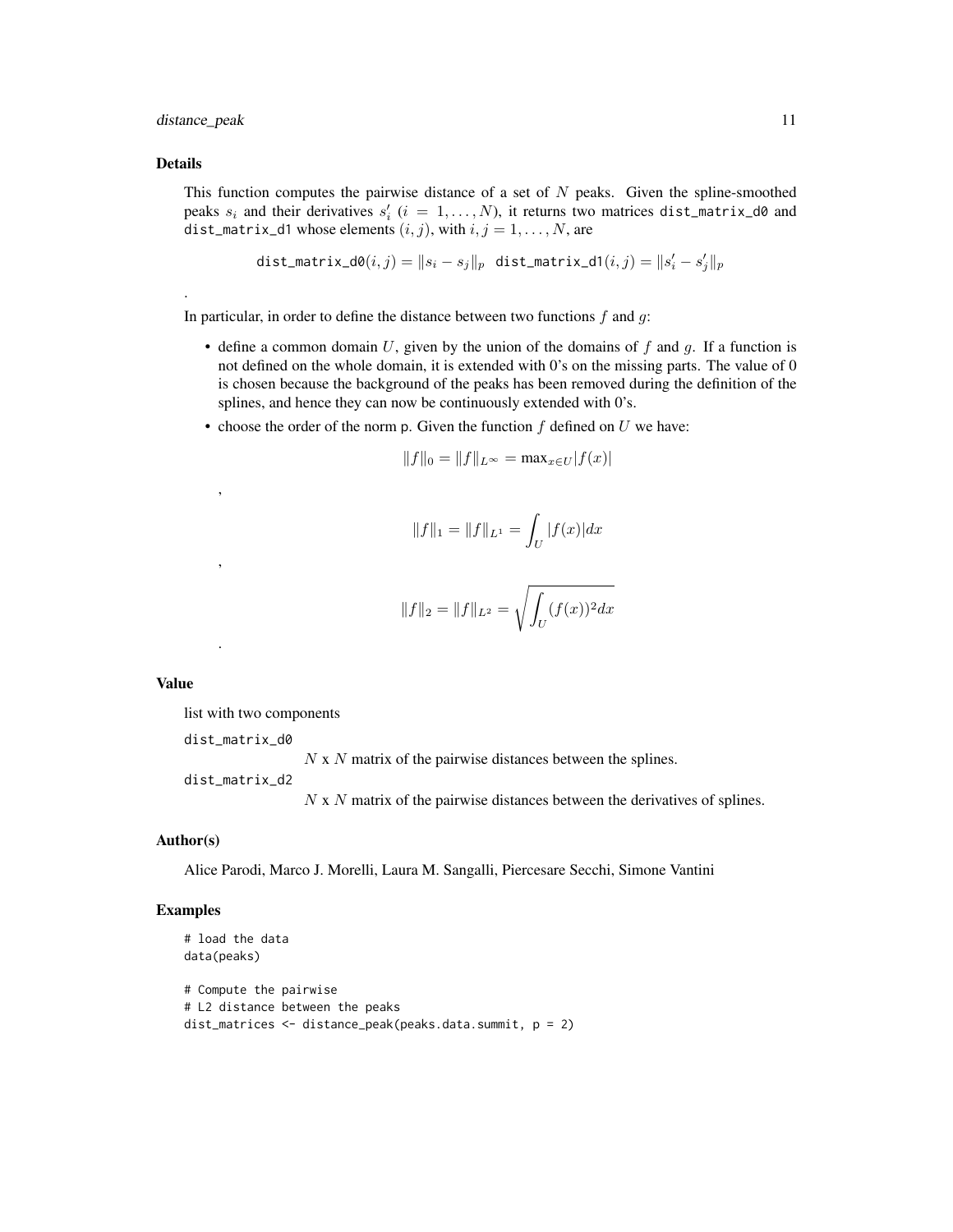<span id="page-11-0"></span>

#### Description

The data-set GR100 contains 100 enriched regions on chromosome 18 of the transcription factor c-Myc on murine cells, obtained by calling peaks with MACS [Zhang et al., 2008] on a ChIP-Seq experiment. The genomic coordinates of the peaks are stored in the [GRanges](#page-0-0) object GR100.

#### Usage

data("GR100")

#### Format

[GRanges](#page-0-0) object with 100 ranges and 0 metadata columns.

#### References

Zhang et al., 2008. Model-based Analysis of ChIP-Seq (MACS). Genome Biology, vol. 9 (9) pp. R137.

#### Examples

data(GR100) GR

peaks *Coverage of a ChIP-Seq experiment*

#### Description

It contains a data-set used in all the examples of the [FunChIP,](#page-1-1) together with all the metadata columns generated in the intermediate steps.

#### Usage

data("peaks")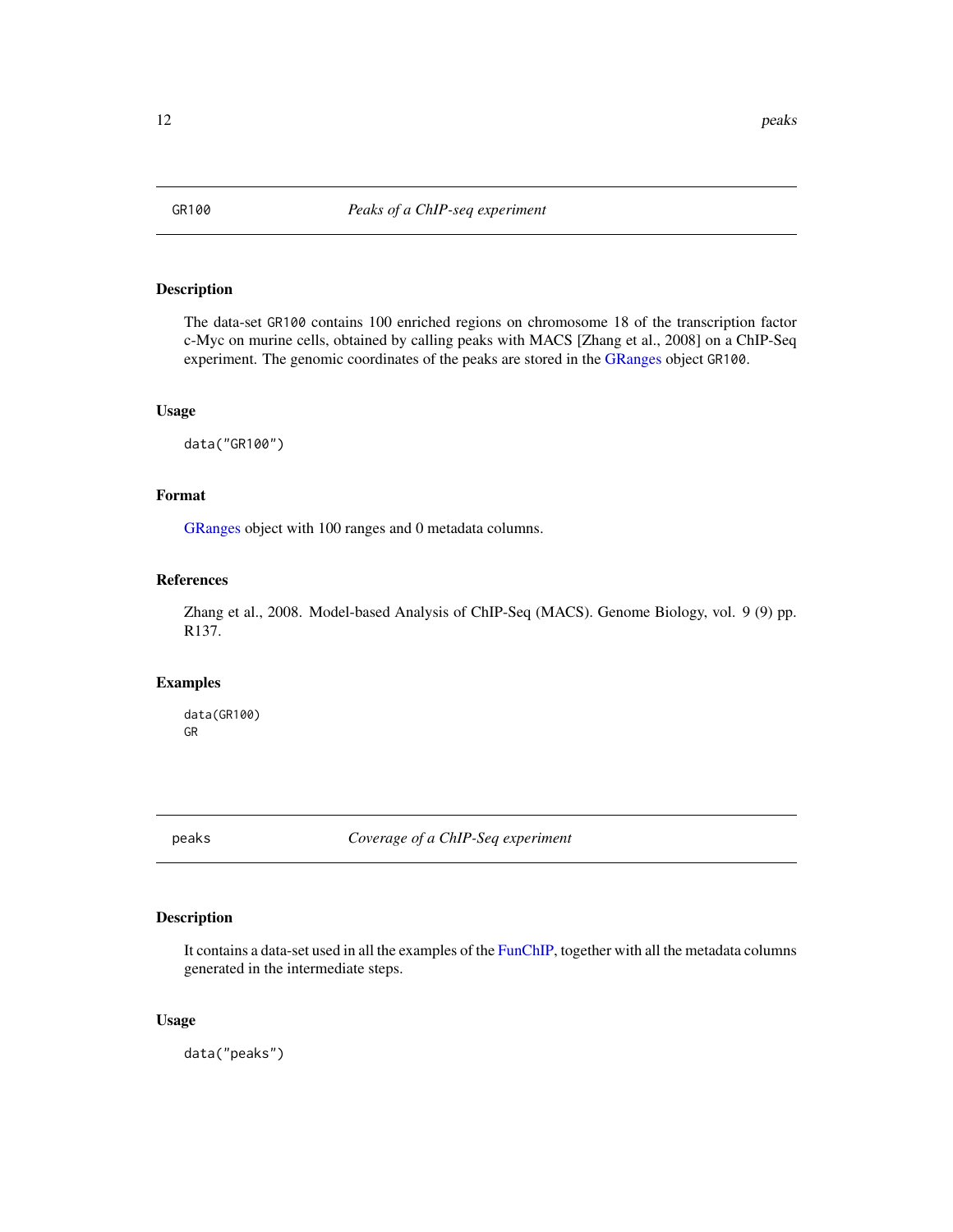#### <span id="page-12-0"></span>peaks and the set of the set of the set of the set of the set of the set of the set of the set of the set of the set of the set of the set of the set of the set of the set of the set of the set of the set of the set of the

#### Format

Several data-set are included

- peaks.data: a [GRanges](#page-0-0) object with 10 ranges and 1 metadata column:
	- counts. A vector for each range, with length equal to the width of the range, containing the coverage of the range, i.e. the base-level read counts. It can be computed with the [pileup\\_peak](#page-14-1) method.
- peaks.data.smooth: a [GRanges](#page-0-0) object with 10 ranges and 6 metadata columns:
	- counts. As in peaks.data.
	- spline. A vector for each range, containing the evaluation of the spline approximation of the peak for each genomic base. It can be computed with the [smooth\\_peak](#page-19-1) method.
	- spline\_der. A vector for each range, containing the evaluation of the derivatives of the spline approximation of the peak for each genomic base. It can be computed with the [smooth\\_peak](#page-19-1) method.
	- width\_spline. Integer. The number of evaluated points of the spline approximation, i.e. the number of non-zero points, for each range. It can be computed with the [smooth\\_peak](#page-19-1) method.
	- start\_spline. Integer. The starting point of the spline approximation. It could be smaller than start(object) since the approximation can increase the values at the border to make the curve smooth. It can be computed with the [smooth\\_peak](#page-19-1) method.
	- end\_spline. Integer. The end point of the spline approximation. It could be larger than end(object) since the approximation can increase the values at the border to make the curve smooth. It can be computed with the [smooth\\_peak](#page-19-1) method.
- peaks.data.smooth.scaled: a [GRanges](#page-0-0) object with 10 ranges and, beside the 6 metadata columns of peaks.data.smooth, 2 more coumns
	- spline\_rescaled. A vector for each range, containing the evaluation of the scaled spline approximation on the common grid of all the peaks.
	- spline\_der\_rescaled. A vector for each range, containing the evaluation of the derivatives of the scaled spline approximation on the common grid.
- peaks.data.summit: a [GRanges](#page-0-0) object with 10 ranges and 7 metadata columns:
	- counts. As peaks.data.
	- spline. As peaks.data.smooth.
	- spline\_der. As peaks.data.smooth.
	- width\_spline. As peaks.data.smooth.
	- start\_spline. As peaks.data.smooth.
	- end\_spline. As peaks.data.smooth.
	- summit\_spline. The distance from the starting point of the spline of the maximum point (integer) of the spline (or the summit of the peak), for each range. It can be computed with the [summit\\_peak](#page-22-1) method
- peaks.data.summit.scaled: a [GRanges](#page-0-0) object with 10 ranges and, beside the 7 metadata columns of peaks.data.summit, 3 more coumns
	- spline\_rescaled. As peaks.data.smooth.scaled.
	- spline\_der\_rescaled. As peaks.data.smooth.scaled.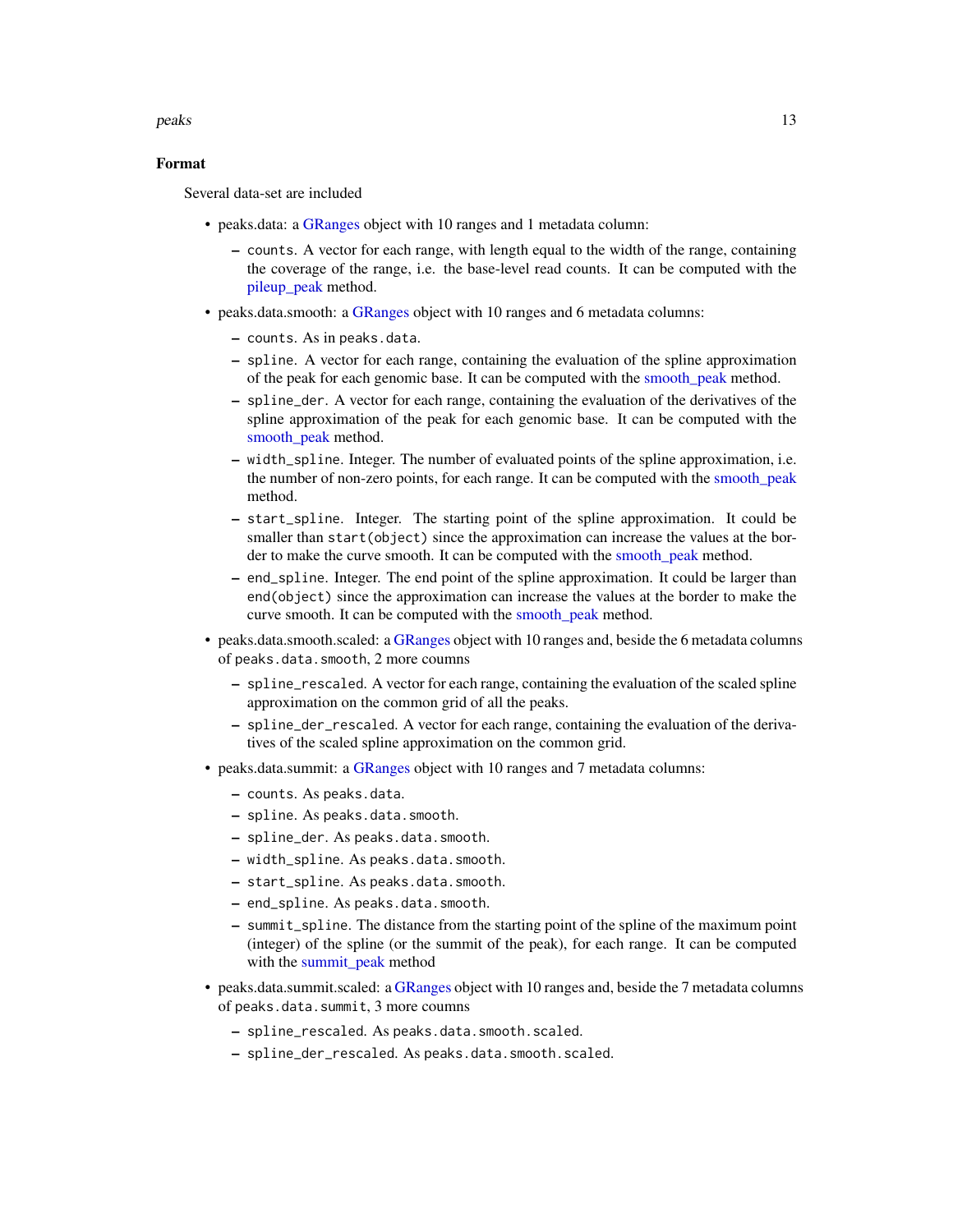- <span id="page-13-0"></span>– summit\_spline\_rescaled. The distance from the starting point of the scaled spline of the maximum point (integer) of the scaled spline (or the summit of the peak), for each range. It can be computed with the summit peak method setting to TRUE the rescale argument.
- peaks.data.cluster: a [GRanges](#page-0-0) object with 10 ranges and 12 metadata columns:
	- counts. As peaks.data.
	- spline. As peaks.data.smooth.
	- spline\_der. As peaks.data.smooth.
	- width\_spline. As peaks.data.smooth.
	- start\_spline. As peaks.data.smooth.
	- end\_spline. As peaks.data.smooth.
	- summit\_spline. As peaks.data.summit.
	- cluster\_NOshift. A vector of length 5 for each range, containing the label of the cluster assigned to the peak in case of clustering without alignment. For example, the second element of the vector is the label of the corresponding peak when the k-mean alignment algorithm is run with 2 clusters. It can be computed with the [cluster\\_peak](#page-4-1) method with n.clust = 1:5 and shift.peak=FALSE.
	- dist\_NOshift. A vector of length 5 for each range, containing the distance from the center of the cluster assigned to the peak in case of clustering without alignment. For example, the second element of the vector is the distance of the corresponding peak from center of the corresponding cluster when the k-mean alignment algorithm is run with 2 clusters. It can be computed with the [cluster\\_peak](#page-4-1) method with n.clust = 1:5 and shift.peak=FALSE.
	- cluster\_shift. A vector of length 5 for each range, containing the label of the cluster assigned to the peak in case of clustering with alignment. For example, the second element of the vector is the label of the corresponding peak when the k-mean alignment algorithm is run with 2 clusters. It can be computed with the [cluster\\_peak](#page-4-1) method with n.clust = 1:5 and shift.peak=TRUE.
	- coef\_shift. A vector of length 5 for each range, containing the optimal shift coefficient of the peak. For example, the second element of the vector is the shift coefficient of the corresponding peak when the k-mean alignment algorithm is run with 2 clusters. It can be computed with the [cluster\\_peak](#page-4-1) method with  $n$ .clust = 1:5 and shift.peak=TRUE.
	- dist\_shift. A vector of length 5 for each range, containing the distance from the center of the cluster assigned to the peak in case of clustering with alignment. For example, the second element of the vector is the distance of the corresponding peak from the center of the corresponding cluster when the k-mean alignment algorithm is run with 2 clusters. It can be computed with the [cluster\\_peak](#page-4-1) method with n.clust = 1:5 and shift.peak=TRUE.
- peaks.data.cluster.scaled: a [GRanges](#page-0-0) object with 10 ranges and, beside the 12 metadata columns of peaks.data.cluster, 3 more coumns
	- spline\_rescaled. As peaks.data.smooth.scaled.
	- spline\_der\_rescaled. As peaks.data.smooth.scaled.
	- summit\_spline\_rescaled. As peaks.data.summit.scaled.

It is computed from peaks.data.summit.scaled with the [cluster\\_peak](#page-4-1) method setting rescale  $=$  TRUE.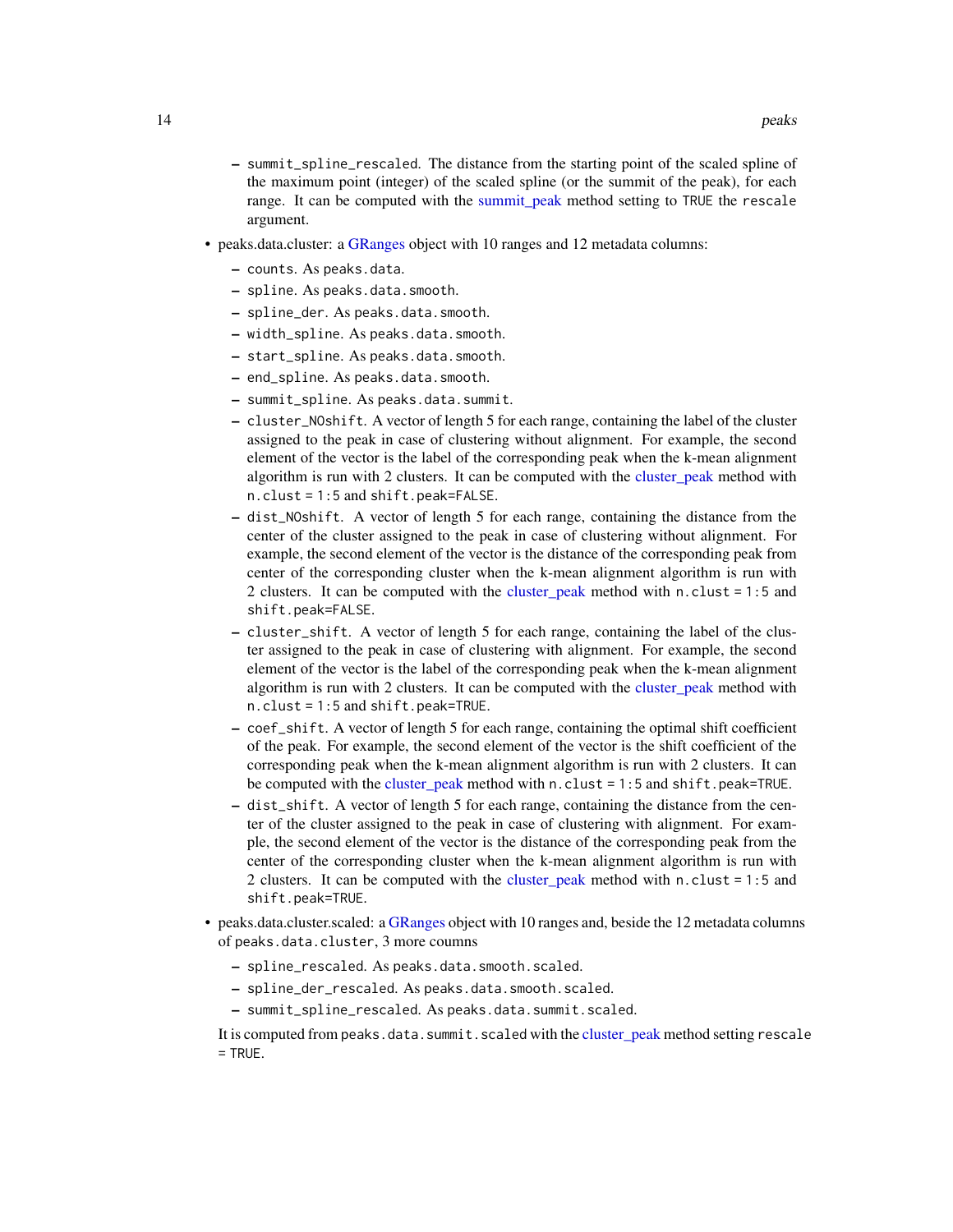- <span id="page-14-0"></span>• peaks.data.classified: a [GRanges](#page-0-0) object with 10 ranges and 13 metadata columns:
	- counts. As peaks.data.
	- spline. As peaks.data.smooth.
	- spline\_der. As peaks.data.smooth.
	- width\_spline. As peaks.data.smooth.
	- start\_spline. As peaks.data.smooth.
	- end\_spline. As peaks.data.smooth.
	- summit\_spline. As peaks.data.summit.
	- cluster\_NOshift. As peaks.data.cluster.
	- dist\_NOshift. As peaks.data.cluster.
	- cluster\_shift. As peaks.data.cluster.
	- coef\_shift. As peaks.data.cluster..
	- dist\_shift. As peaks.data.cluster.
	- cluster. Integer. The index of the final label assigned, for each range. It can be computed with the [choose\\_k](#page-3-1) with  $k = 3$  and shift.peak = TRUE.
- peaks.data.classified.scaled: a [GRanges](#page-0-0) object with 10 ranges and, beside the 13 metadata columns of peaks.data.classified, 3 more coumns
	- spline\_rescaled. As peaks.data.smooth.scaled.
	- spline\_der\_rescaled. As peaks.data.smooth.scaled.
	- summit\_spline\_rescaled. As peaks.data.summit.scaled.

It is computed from peaks.data.cluster.scaled with the [choose\\_k](#page-3-1) method setting rescale  $=$  TRUE.

#### Examples

data(peaks)

pileup\_peak *Computing read counts on a [GRanges](#page-0-0) object.*

#### <span id="page-14-1"></span>Description

Given a [GRanges](#page-0-0) object and the path of a .bam file, it creates the corresponding pileup, containing the read counts on each nucleotide of the peaks of the [GRanges](#page-0-0) object. Reads can be extended to a length d, which is an estimate of the length of the sequencing fragment. See the function [compute\\_fragments\\_length](#page-8-1) for details. For each peak this method creates a vector containing these counts, i.e. the coverage function for the extended reads along the whole peak.

#### Usage

```
## S4 method for signature 'GRanges'
pileup_peak(object, bamf = NULL, d = NULL)
```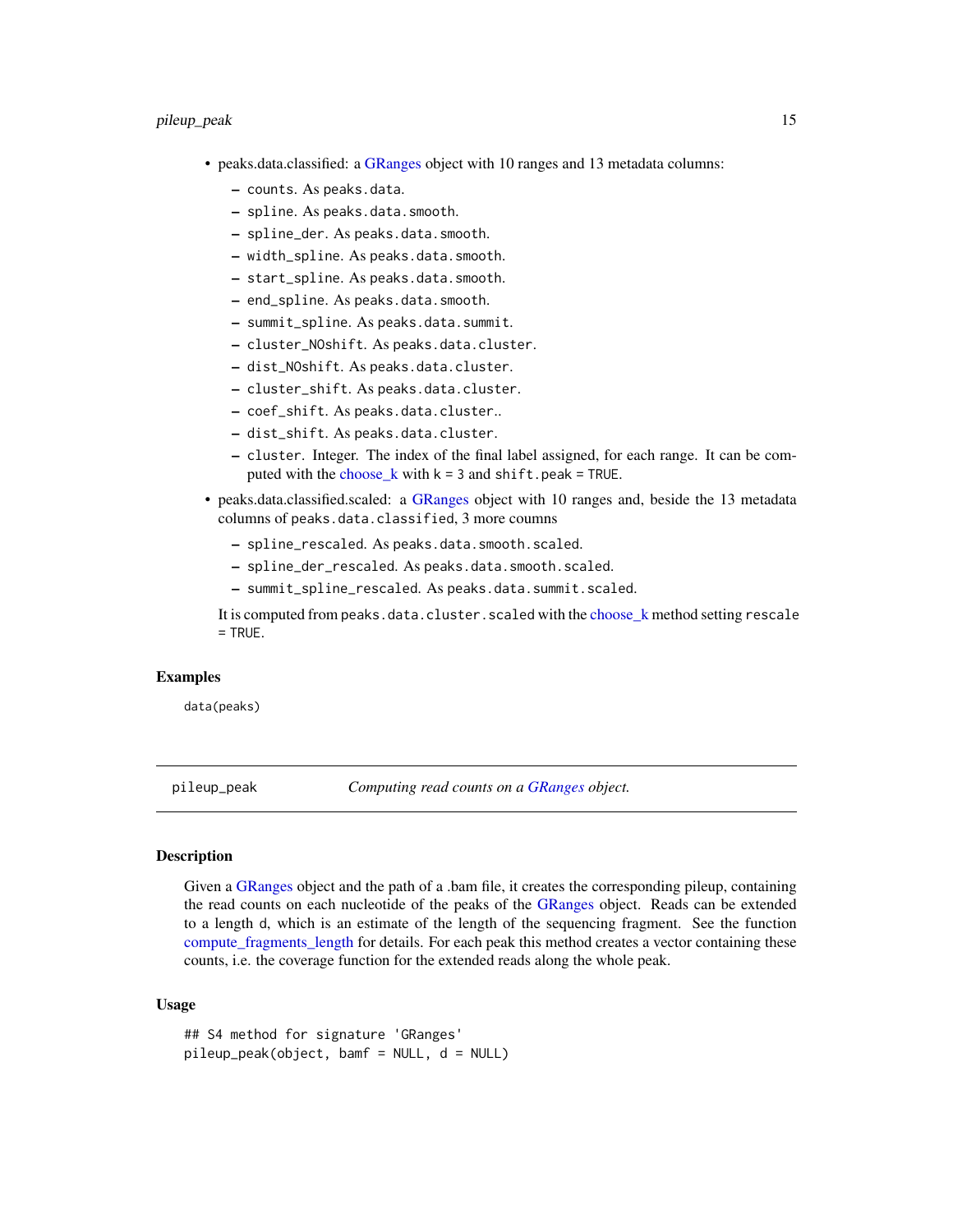#### <span id="page-15-0"></span>**Arguments**

| object | GRanges object containing the genomic coordinates of the peaks.                                                                                                                           |
|--------|-------------------------------------------------------------------------------------------------------------------------------------------------------------------------------------------|
| bamf   | Path to the bam file used to compute the coverage function. The associated<br>bam.bai index file must also be present.                                                                    |
| d      | integer. Total length of the fragments. Positive and negative reads are extended<br>in their 3' direction. Default is NULL; this value can be estimated by com-<br>pute_fragments_length. |

#### Value

the [GRanges](#page-0-0) object with the new metadata column counts containing the coverage functions of the peaks.

#### Author(s)

Alice Parodi, Marco J. Morelli, Laura M. Sangalli, Piercesare Secchi, Simone Vantini

#### Examples

```
# load the data
# GRanges object
data(GR)
# import the .bam file
bamf <- system.file("extdata", "test.bam", package="FunChIP",
                      mustWork=TRUE)
# extract the first 10 peaks of the GRange
# and compute the corresponding read counts
# with fragment length 160.
peaks <- pileup_peak(GR[1:10], bamf, d = 160)
```
plot\_peak *Plotting the peaks.*

#### <span id="page-15-1"></span>Description

It plots the peaks both as counts and splines (if provided). Peaks are centered around their summit. If the clustering has been performed, peaks can be aligned and divided in cluster, shown in different panels.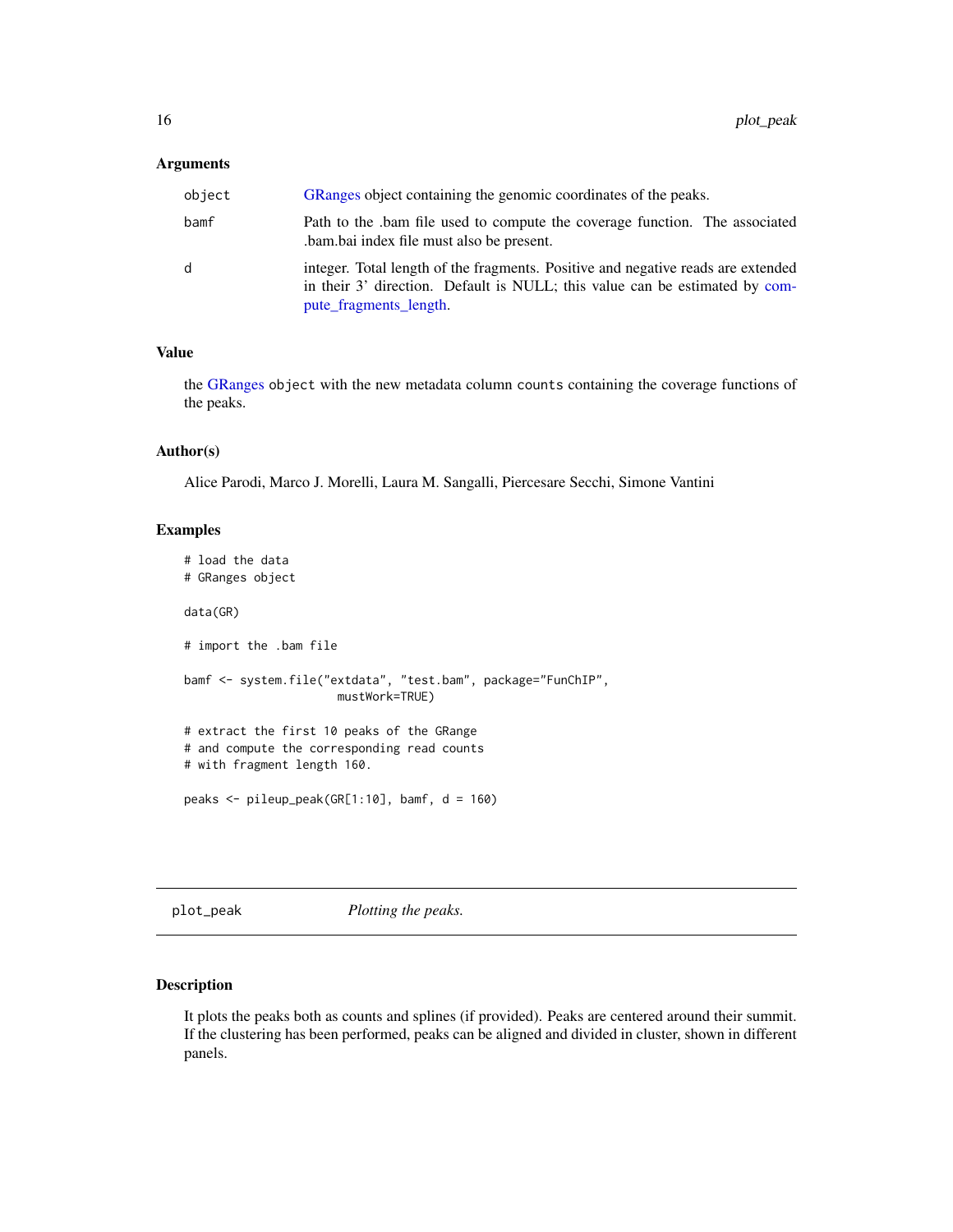#### <span id="page-16-0"></span>plot\_peak 17

### Usage

```
## S4 method for signature 'GRanges'
plot_peak(object, index = 1:length(object),
line.plot = "spline", col = NULL,
shift = NULL, k = NULL, cluster.peak = FALSE, rescale = FALSE,lwd= 2, cex.axis = 1, cex.lab = 1, cex.main = 1)
```
#### Arguments

| object       | GRanges object of length $N$ . It must contain the metadata column counts.<br>If it contains the metadata column summit_spline, peaks are plotted centered<br>around their summits (i.e. the 0 of the abscissa is fixed as the summit of the<br>peak). If summit is not provided peaks are not centered.                                                                                                                                                                                                                                                                                                                                                                                                                                                                                                                                                                                                       |
|--------------|----------------------------------------------------------------------------------------------------------------------------------------------------------------------------------------------------------------------------------------------------------------------------------------------------------------------------------------------------------------------------------------------------------------------------------------------------------------------------------------------------------------------------------------------------------------------------------------------------------------------------------------------------------------------------------------------------------------------------------------------------------------------------------------------------------------------------------------------------------------------------------------------------------------|
| index        | vector. Indices of the peaks to be plotted. Default is 1: length (object) to plot<br>all the peaks.                                                                                                                                                                                                                                                                                                                                                                                                                                                                                                                                                                                                                                                                                                                                                                                                            |
| line.plot    | string. Type of plot. If 'spline' (default), the spline approximation of the<br>peaks is plotted. If 'counts', only the raw data are plotted. If 'both', both the<br>raw data and the approximation spline are plotted.                                                                                                                                                                                                                                                                                                                                                                                                                                                                                                                                                                                                                                                                                        |
| col          | vector. Colors used to plot the peaks. If NULL, the rainbow color palette is used.<br>If it has a single value, all the peaks are plotted with the same color. If it is a<br>vector shorter than $N$ , only the first element of col is used. Default is NULL.                                                                                                                                                                                                                                                                                                                                                                                                                                                                                                                                                                                                                                                 |
| shift        | logical. This parameter controls the abscissae of the plotted peaks, and plays two<br>different roles, depending on the cluster. peak parameter. \ If cluster. peak<br>is FALSE, shift = TRUE means that peaks are plotted aligned around the summit_spline<br>point. The GRanges object must contain the results of the summit_peak method.<br>If cluster. peak is FALSE and shift = FALSE, peaks are plotted with no center-<br>ing around the summit. If cluster. peak is FALSE and shift = NULL (default),<br>peaks are centered, if the metadata column summit_spline is present in object,<br>otherwise they are plotted with the original abscissae, with no centering around<br>the summit. \ If cluster.peak = TRUE, the parameter shift sets the clustering<br>result to be plotted. If TRUE the shift results are plotted, otherwise the results<br>associated to NOshift clustering are presented. |
| k            | integer. If cluster.peak = TRUE, results corresponding to k number of clusters<br>are plotted. It must be set to a value included in the n.clust parameter of the<br>correspondent object.                                                                                                                                                                                                                                                                                                                                                                                                                                                                                                                                                                                                                                                                                                                     |
| cluster.peak | logical. It FALSE, object contains the set of peaks to be plotted without clas-<br>sification (centered or not around the summit). If TRUE, the plot_peak method<br>plots the result of the classification associated to shift and k parameters; in<br>this case, object must be the output of the cluster_peak and must contain the<br>correspondent classification. Default is FALSE.                                                                                                                                                                                                                                                                                                                                                                                                                                                                                                                        |
| rescale      | logical. If TRUE the scaled peaks are plotted. Default is FALSE. If rescale<br>= TRUE only spline approximations can be shown, then line .plot must be<br>'spline'.                                                                                                                                                                                                                                                                                                                                                                                                                                                                                                                                                                                                                                                                                                                                            |
|              | lwd, cex.axis, cex.lab, cex.main<br>Optional graphical parameters.                                                                                                                                                                                                                                                                                                                                                                                                                                                                                                                                                                                                                                                                                                                                                                                                                                             |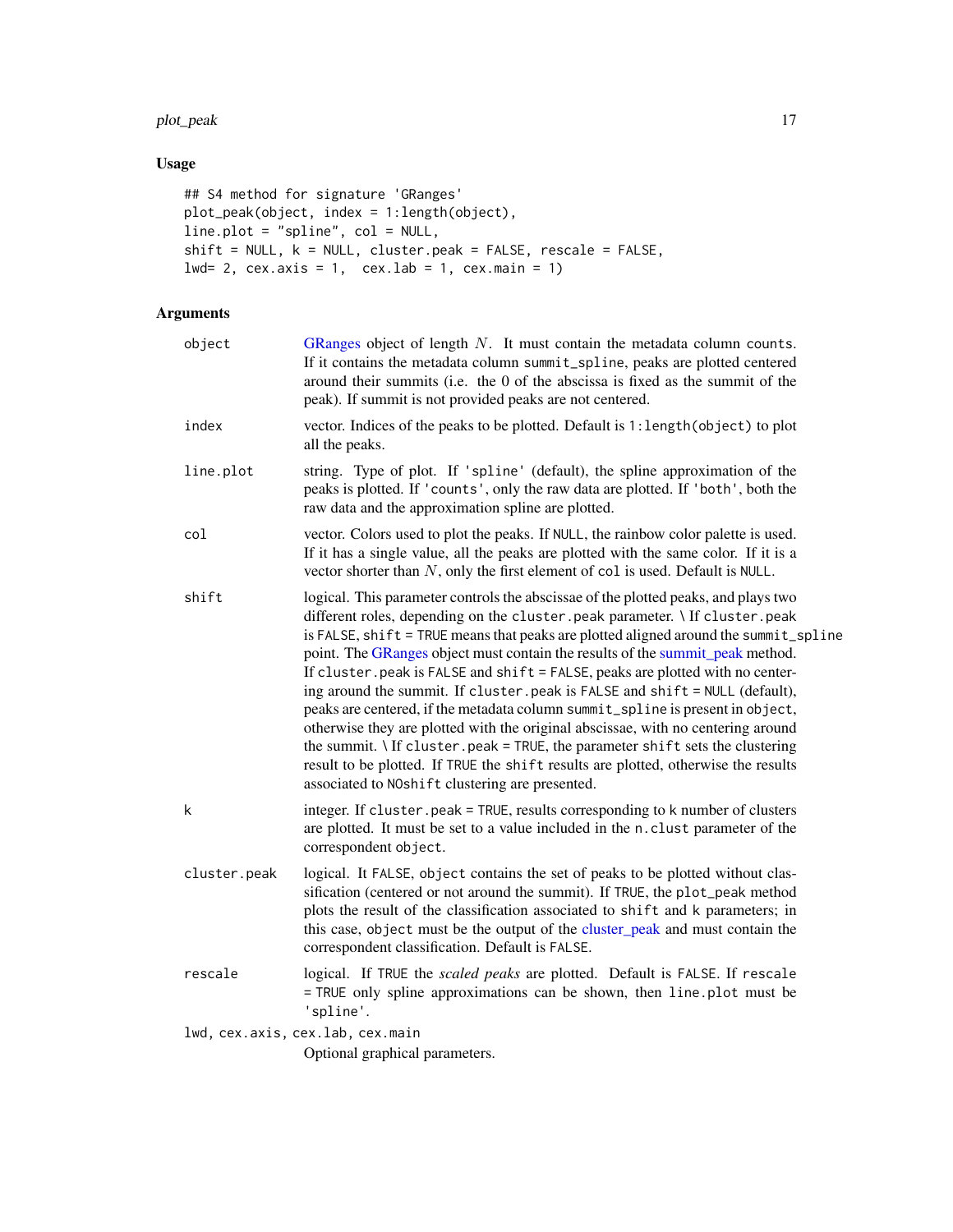Graphical method to graphically represent data. No output returned,

#### Author(s)

Alice Parodi, Marco J. Morelli, Laura M. Sangalli, Piercesare Secchi, Simone Vantini

#### Examples

```
# load the data
data(peaks)
# First example:
# plot of the spline approximation
# of the first 10 peaks
# centered around their summit
plot_peak(peaks.data.summit, index = 1:10,
          shift = TRUE)# Second example:
# plot of the peaks
# divided in the k=3
# and shift = TRUE clusters
# obtained with the cluster_peak method
plot_peak(peaks.data.cluster,
shift = TRUE, k = 3, cluster.peak = TRUE)
```
silhouette\_plot *Return the silhouette index for clustered peaks*

#### Description

It computes the silhouette index for peaks stored in a [GRanges](#page-0-0) object and classified with the [clus](#page-4-1)[ter\\_peak](#page-4-1) method. If the two classifications with a and without alignment are provided, this method computes the index for both these classifications.

#### Usage

```
silhouette_plot(object, p = 1,
       weight = NULL, alpha = 1,
       rescale = FALSE, t.max = 0.5)
```
<span id="page-17-0"></span>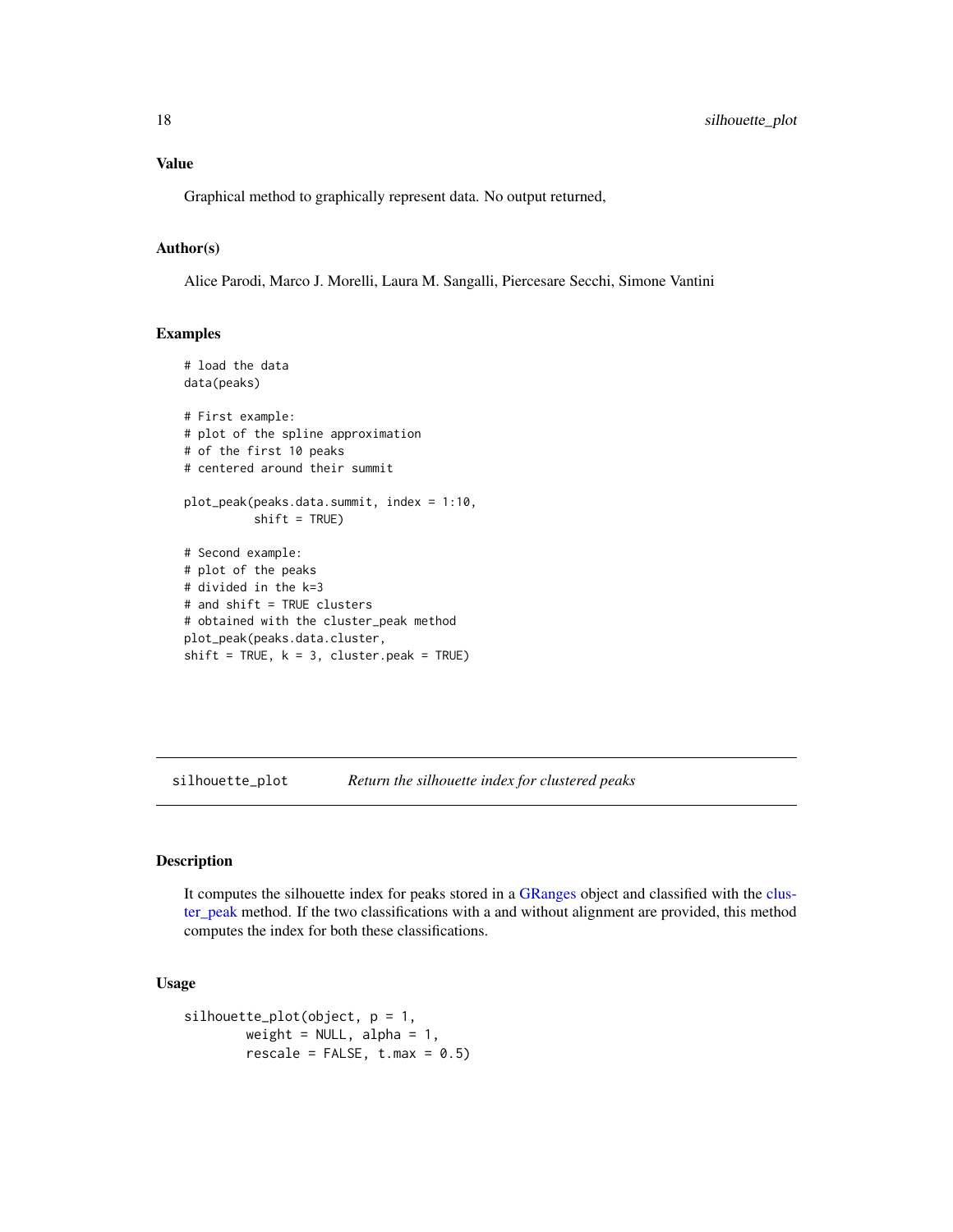#### <span id="page-18-0"></span>Arguments

| object    | GRanges object. It must contain the metadata columns associated to the clas-<br>sification to be analyzed. Specifically it must contain the cluster_NOshift<br>metadata if the user wants to compute the silhouette index for the non aligned<br>peaks and/or the cluster_shift metadata if the user wants to compute the in-<br>dex for the classification with alignment. |
|-----------|-----------------------------------------------------------------------------------------------------------------------------------------------------------------------------------------------------------------------------------------------------------------------------------------------------------------------------------------------------------------------------|
| p         | integer value in $\{0, 1, 2\}$ . Order of the $L^p$ distance used. In particular $p = 0$<br>stands for the $L^{\infty}$ distance, p = 1 for $L^{1}$ and p = 2 for $L^{2}$ . Default is 1.                                                                                                                                                                                   |
| weight    | real. Weight $w$ of the distance function (see Details for the definition of the<br>distance function), needed to make the distance between splines and derivatives<br>comparable. It has no Default since it must be the same weight used to define<br>the distance for the classification.                                                                                |
| alpha     | real value between 0 and 1. Value of the convex weight $\alpha$ of the distance to<br>balance the distance between data and derivatives. See details for the definition.<br>Default is 1.                                                                                                                                                                                   |
| $t$ . max | real value. It tunes the maximum shift allowed. In particular the maximum shift<br>at each iteration is computed as                                                                                                                                                                                                                                                         |
|           | $max\_shift = t.max * range(object)$                                                                                                                                                                                                                                                                                                                                        |
|           | and the optimum registration coefficient will be identified between - max_shift<br>and $+$ max_shift. range(object) is the maximum amplitude of the peaks. De-<br>fault is 0.5.                                                                                                                                                                                             |
| rescale   | logical. If TRUE clustering is performed on <i>scaled peaks</i> . For the definition of<br>scaled peaks see smooth_peak.                                                                                                                                                                                                                                                    |

#### Details

See [Rousseeuw, 1987] for the detailed definition of the index. Specifically, for the peak  $i$  it is computed as

$$
s(i) = \frac{a(i) - b(i)}{\max(a(i), b(i))}
$$

with  $a(i)$  the average dissimilarity of peak i with all other data within the same cluster and  $b(i)$  the lowest average dissimilarity of  $i$  to any other cluster, of which  $i$  is not a member.

#### Value

The function returns

- the list of the silhouette indeces for the two classifications (if provided in the [GRanges](#page-0-0) object) and for all the choices of the number of clusters
- the graphical representation of the silhouette index, varying the number of clusters and the classification. The average silhouette index is also presented.

#### Author(s)

Alice Parodi, Marco J. Morelli, Laura M. Sangalli, Piercesare Secchi, Simone Vantini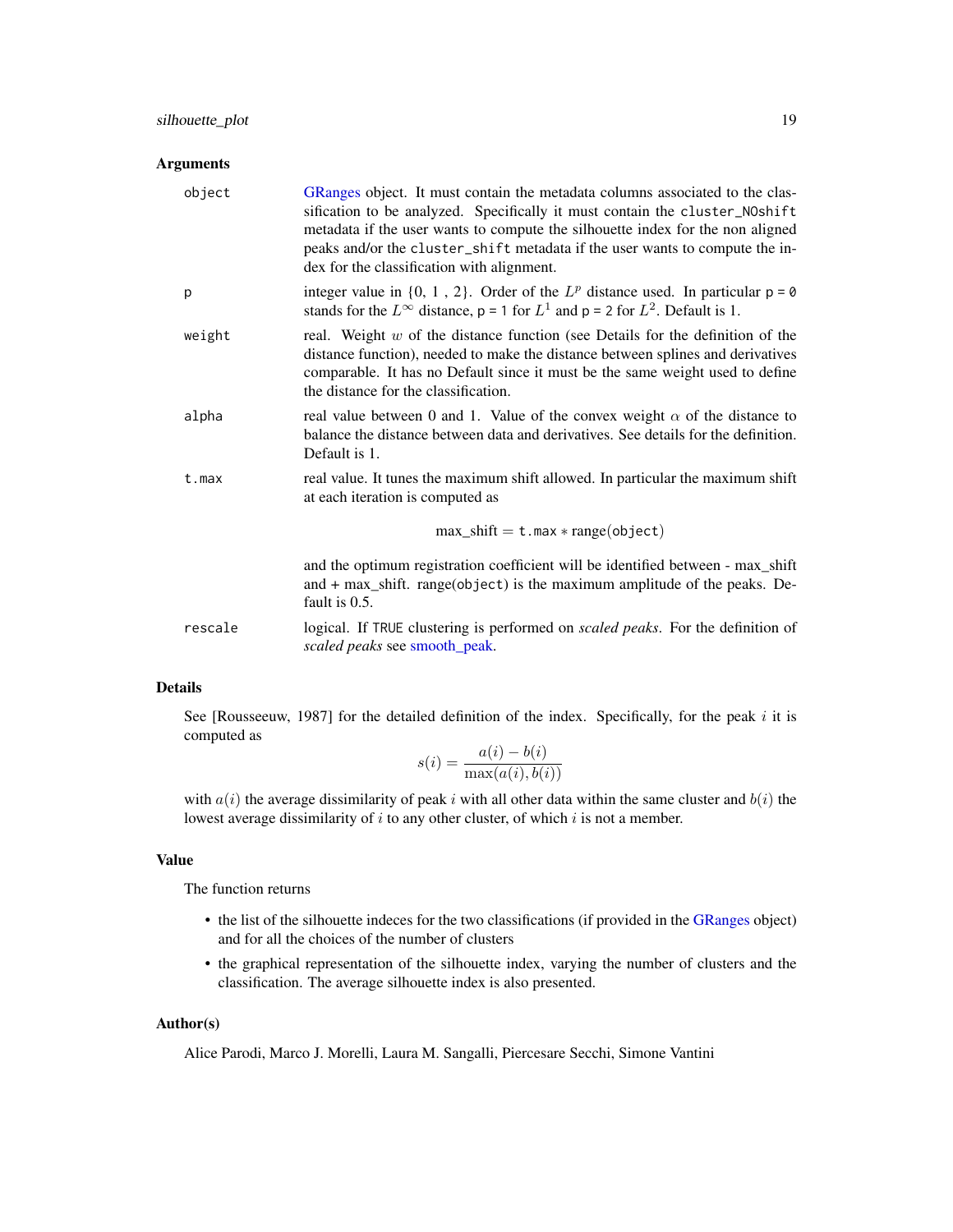#### <span id="page-19-0"></span>References

Peter J. Rousseeuw (1987). Silhouettes: a Graphical Aid to the Interpretation and Validation of Cluster Analysis. Computational and Applied Mathematics. 20: 53???65.

#### Examples

```
# load the data
data(peaks)
# computes the silhouette index and
# shows the graph
sil <- silhouette_plot(peaks.data.cluster, p=2, weight = 1, alpha = 1,
                         rescale = FALSE, t.max = 2)
```
smooth\_peak *Spline smoothing of the peak*

#### <span id="page-19-1"></span>Description

It approximates the read counts associated to every peak with a suitable B-spline function, so that a smoothing representation of the peaks is obtained. The first derivative of the spline is also computed. To obtain a smooth representation, the peak is extended and new initial and final points are identified. See the Vignette of the [FunChIP](#page-1-1) package for a graphical representation of the spline approximation.

#### Usage

```
## S4 method for signature 'GRanges'
smooth_peak(object, n.breaks = 100, subsample = TRUE,
    subsample.data = 100, order = 4,
   lambda = (10^(seq(-5,5, by = 0.5))),GCV.derivatives = TRUE , plot.GCV = FALSE, rescale = FALSE)
```
#### Arguments

| object    | GRanges object. It must contain the metadata column counts.                                                                                                                                                                                                                                                                                                     |
|-----------|-----------------------------------------------------------------------------------------------------------------------------------------------------------------------------------------------------------------------------------------------------------------------------------------------------------------------------------------------------------------|
| n.breaks  | integer. Number of breaks, or knots, for the B-spline basis domain definition.<br>Default is 100.                                                                                                                                                                                                                                                               |
| subsample | logical. If TRUE, only a random subset (of size fixed by the parameter subsample. data)<br>is used to identify the optimal value of lambda for the penalization via cross-<br>validation. If subsample=FALSE, all the peaks of the GRanges data will be<br>used. To contain running times, it is suggested to maintain the default value<br>$subsample = TRUE.$ |
|           | subsample data integer. Number of data used for the cross-validation (if subsample data is<br>TRUE). Default value is 100. If subsample = FALSE, all data points will be used<br>and subsample.data is ignored.                                                                                                                                                 |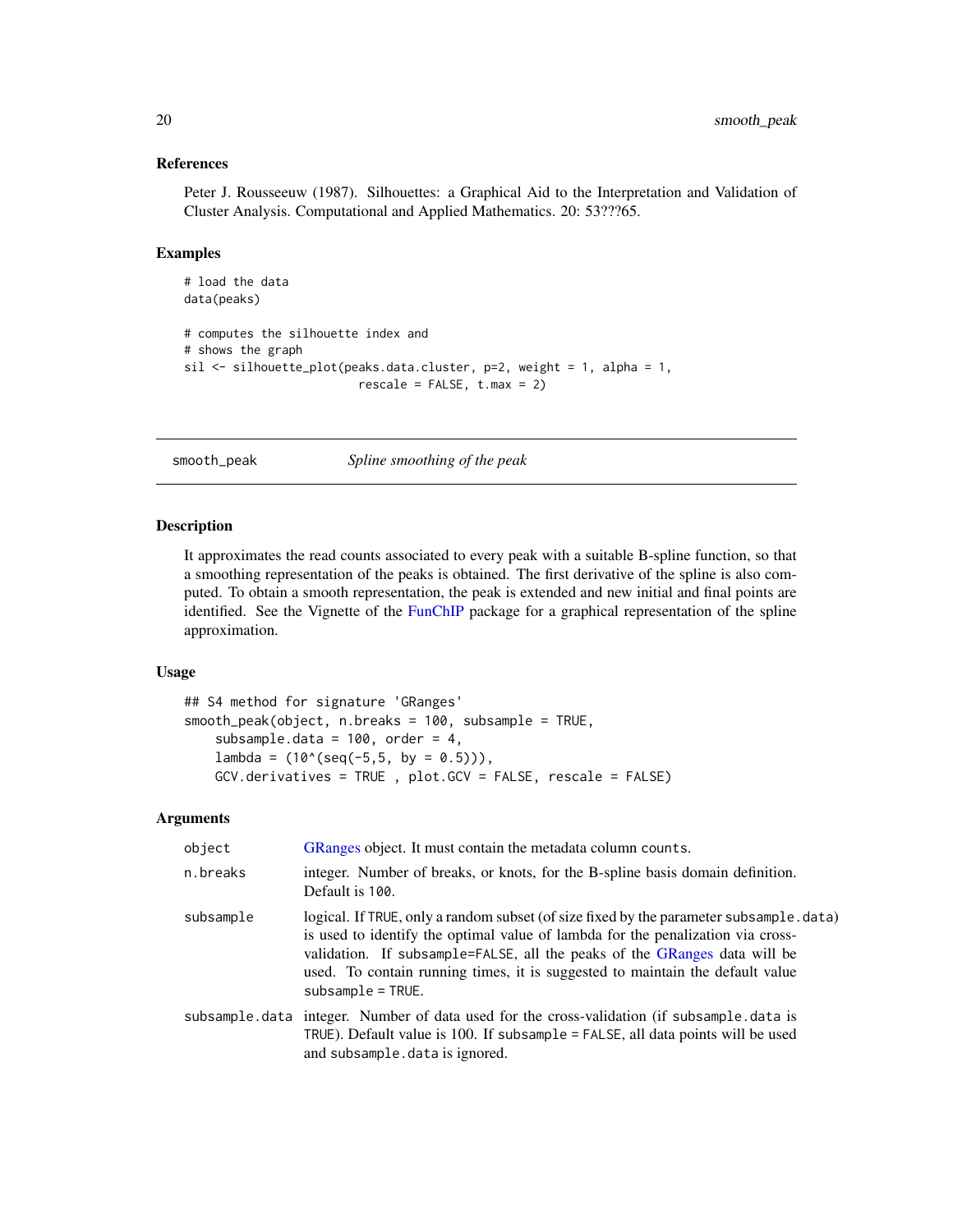| order           | integer. Order of the B-spline basis used for the smoothing. The order is one<br>higher than the degree of the spline. Default is 4 (cubic splines).                                                                                                                                                                                                                            |
|-----------------|---------------------------------------------------------------------------------------------------------------------------------------------------------------------------------------------------------------------------------------------------------------------------------------------------------------------------------------------------------------------------------|
| lambda          | vector (or single value). Contains all the possible values of the smoothing pa-<br>rameter to be considered for the final choice. If a single value is provided, this<br>will be automatically chosen for the smoothing. Default value is $10^{\text{seq}(-5, 5, \text{by=0.5})}$<br>to analyze a sufficiently wide set of values. See details below.                           |
| GCV.derivatives |                                                                                                                                                                                                                                                                                                                                                                                 |
|                 | logical. If TRUE the Generalized Cross Validation index (GCV) on the derivatives<br>is considered as criteria to identify $\lambda$ , otherwise the GCV is computed on the<br>data. Default is TRUE.                                                                                                                                                                            |
| plot.GCV        | logical. If TRUE, the plot of the GCV of the data and derivatives is shown as a<br>function of $\lambda$ . Default value is FALSE.                                                                                                                                                                                                                                              |
| rescale         | logical. If TRUE <i>scaled peaks</i> are also provided. From the spline approximation<br>of the peak a new curve is defined. It is obtained scaling both the abscissa<br>grid and the values of the coverages of the splines. All the scaled peaks have a<br>common grid of width equal to the minimum width of the origninal splines and<br>area equal to 1. Default is FALSE. |

#### Details

It creates a piece-wise polynomial of fixed order s approximating the data (B-spline expansion, Ramsay and Silverman, 2005). Given the point wise defined function  $f : (x, f(x))$ , the smooth\_peak method returns the evaluation of s on the x grid  $(s(x))$  minimizing, for a fixed  $\lambda$ ,

$$
ERR(\lambda) = ||f - s||_{L^2}^2 + \lambda ||s''||_{L_2}^2
$$

, with s'' being the second derivative of the function s and  $||s||_{L^2}$  the  $L^2$  norm of the function, i.e. the integral on the domain of s of  $s^2$ .

The choice of  $\lambda$  is crucial for the definition of the spline, and it can be selected by minimizing the Generalized Cross-Validation index

$$
GCV(\lambda) = \frac{nSSE}{(n - df(\lambda))^2}
$$

, with SSE the error computed as

$$
SSE = ||f - s||_{L^2}^2
$$

, if GCV.derivatives = FALSE, or

$$
SSE = \|\nabla f - s'\|_{L^2}^2
$$

, if GCV. derivatives = TRUE, and  $df(\lambda)$  is the number of the degrees of freedom of the basis expansion automatically computed from s. For further details on the cross-validation procedure and on the computation of the number of degrees of freedom see Ramsay and Silverman, 2005.

If plot. GCV is TRUE, the plot of the GCV index as a function of  $\lambda$  is presented, which can be used to identify the optimal value of the parameter. If the plot is decreasing in  $\lambda$ , one could consider to increase the allowed values of  $\lambda$  to find the minimum of the curve.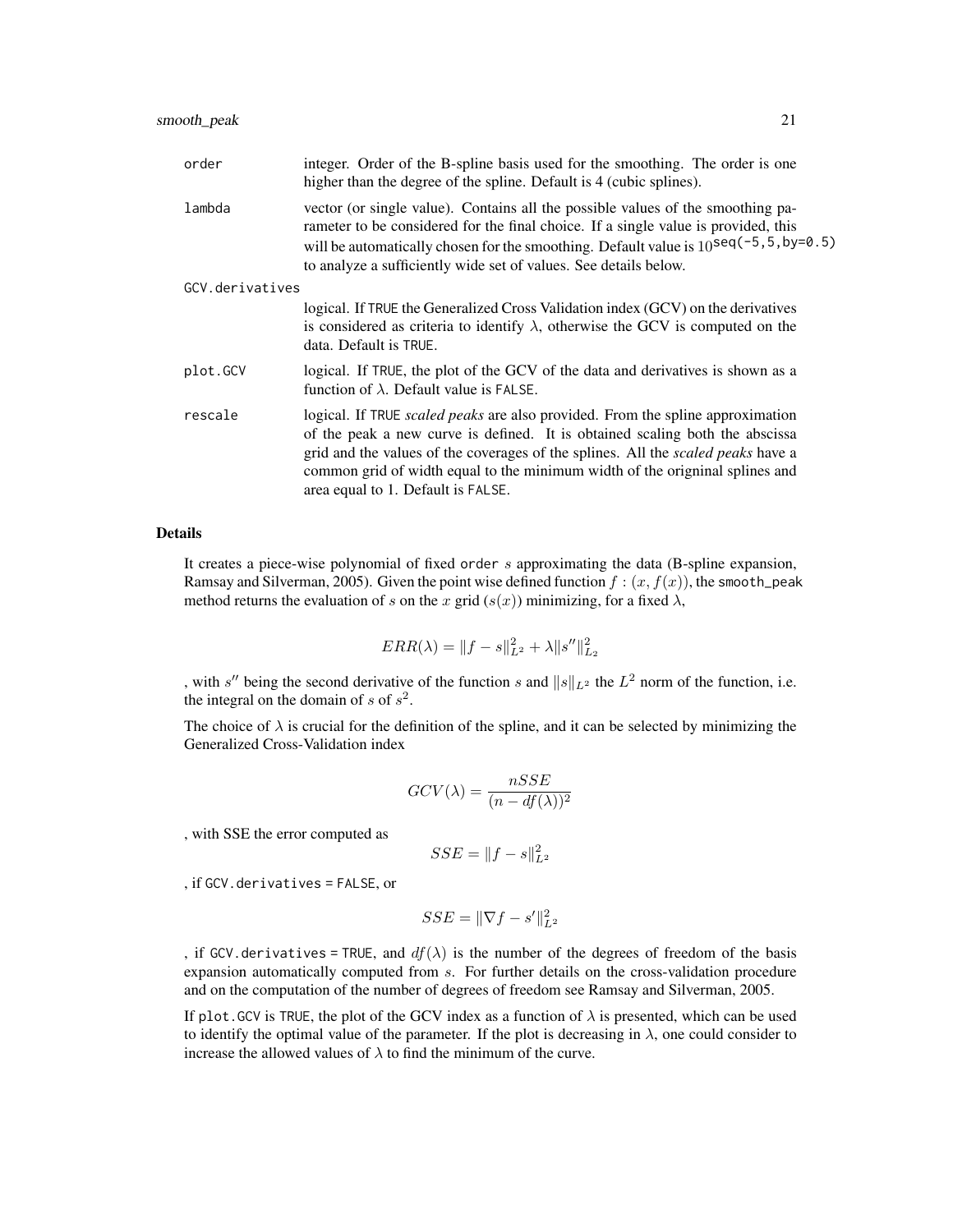#### <span id="page-21-0"></span>Value

the [GRanges](#page-0-0) object with new metadata columns:

- width\_spline integer. Value containing the width of the smoothed peak, i.e. the number of non-zero values of the spline approximation. This value is not necessarily equal to the original width of the peak, as the approximation can stretch outside the original width of the peak: to ensure smoothness some 0 values can be introduced at the edges of the region.
- spline vector. Evaluation of the spline on the grid of size width\_spline.
- spline\_der vector. Evaluation of the derivatives of the spline on the grid of size width\_spline.
- start\_spline integer. Genomic coordinate of the initial point of the spline approximation.
- end\_spline integer. Genomic coordinate of the final point of the spline approximation.

If rescale is TRUE two more metadata columns are added:

- spline\_rescaled vector. Evaluation of the *scaled peaks* functions on a grid of width equal to the minimum of width\_spline.
- spline\_der\_rescaled vector. Evaluation of the derivatives of the *scaled peaks* on a grid of width equal to the minimum of width\_spline.

#### Author(s)

Alice Parodi, Marco J. Morelli, Laura M. Sangalli, Piercesare Secchi, Simone Vantini

#### References

Ramsay, J.O., Silverman, B.W., 2005. Functional Data Analysis, 2nd ed. Springer, New York, NY.

#### Examples

```
# load the data
data(peaks)
# it computes the spline approximation
# of the pealks given the
# GRange with the metadata counts.
# It is obtained by the pileup_peak method
# Default paramters are used: GCV is
# computed on the derivatives.
peaks.spline <- smooth_peak(peaks.data, lambda = 10^(-4:6),
                            subsample.data = 50, GCV.derivatives = TRUE )
peaks.spline.scaled <- smooth_peak(peaks.data, lambda = 10^(-4:6),
                           subsample.data = 50, GCV.derivatives = TRUE, rescale = TRUE )
```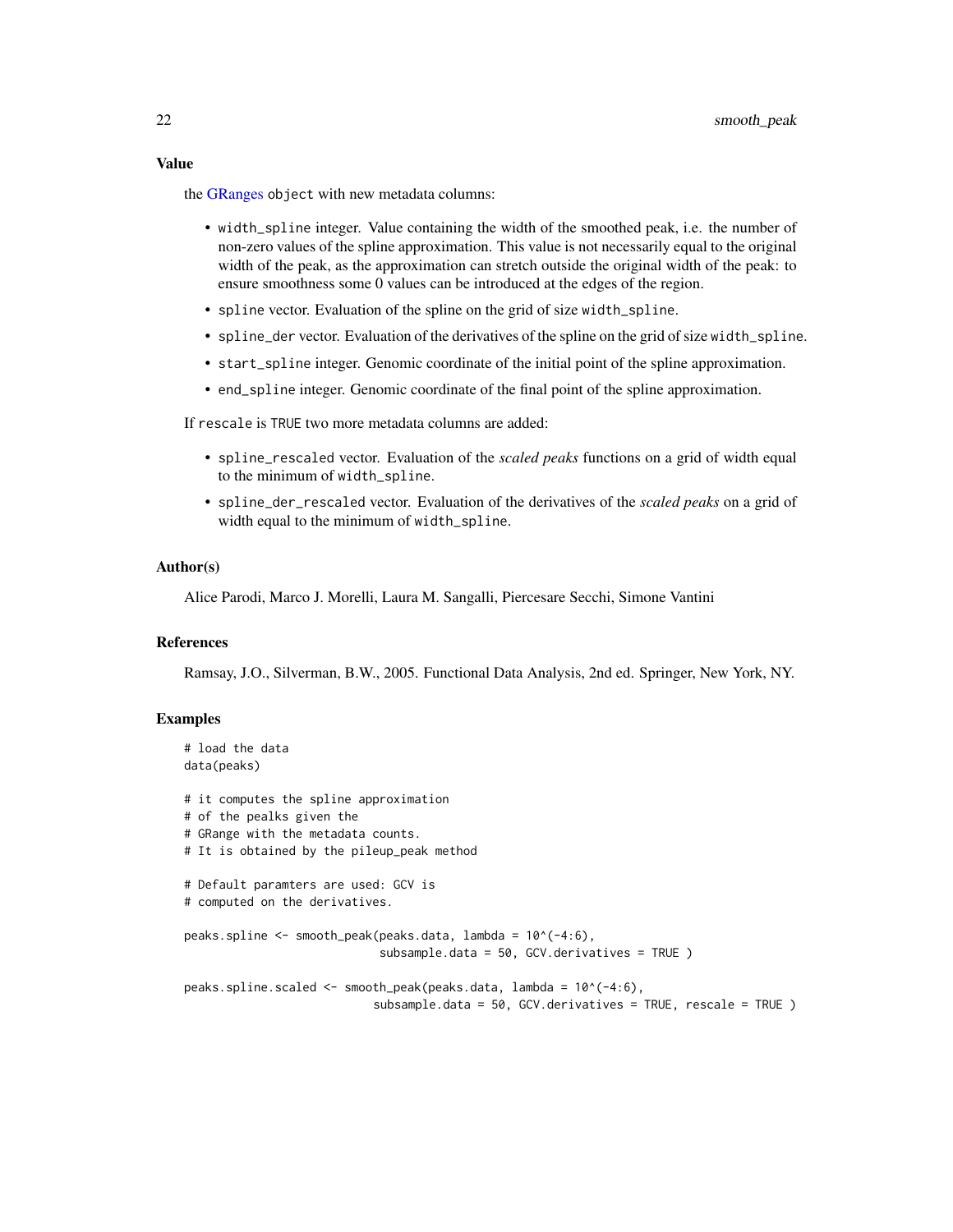<span id="page-22-0"></span>

#### <span id="page-22-1"></span>Description

It identifies the summit of the peak and stores it in a new metadata column.

#### Usage

```
## S4 method for signature 'GRanges'
summit_peak(object, summit = NULL, rescale = FALSE)
```
#### Arguments

| object  | GRanges object of length $N$ . If summit is not provided, object must contain<br>the metadata column spline.                                                                                                                                                                                                      |
|---------|-------------------------------------------------------------------------------------------------------------------------------------------------------------------------------------------------------------------------------------------------------------------------------------------------------------------|
| summit  | vector of length $N$ . It contains the x coordinate of the summit of the peaks, i.e.<br>the distance of the summit from the starting position of the spline approximation<br>of peak (distance from start_spline). If summit is NULL the summit of each<br>peak is identified as the maximum point of the spline. |
| rescale | logical. If TRUE the distance among <i>scaled peaks</i> is computed. For the definition<br>of scaled peaks see smooth_peak.                                                                                                                                                                                       |

#### Value

the [GRanges](#page-0-0) object with the new metadata column summit\_spline. In case of rescale = TRUE an extra metadata column summit\_spline\_rescaled is added, containing the summit of the *scaled peak*.

#### Author(s)

Alice Parodi, Marco J. Morelli, Laura M. Sangalli, Piercesare Secchi, Simone Vantini

#### Examples

```
# load the data
data(peaks)
```
# Computing the summits of the peaks from

# the spline-smoothed approximation.

```
peaks.spline.summit <- summit_peak(peaks.data.smooth)
```